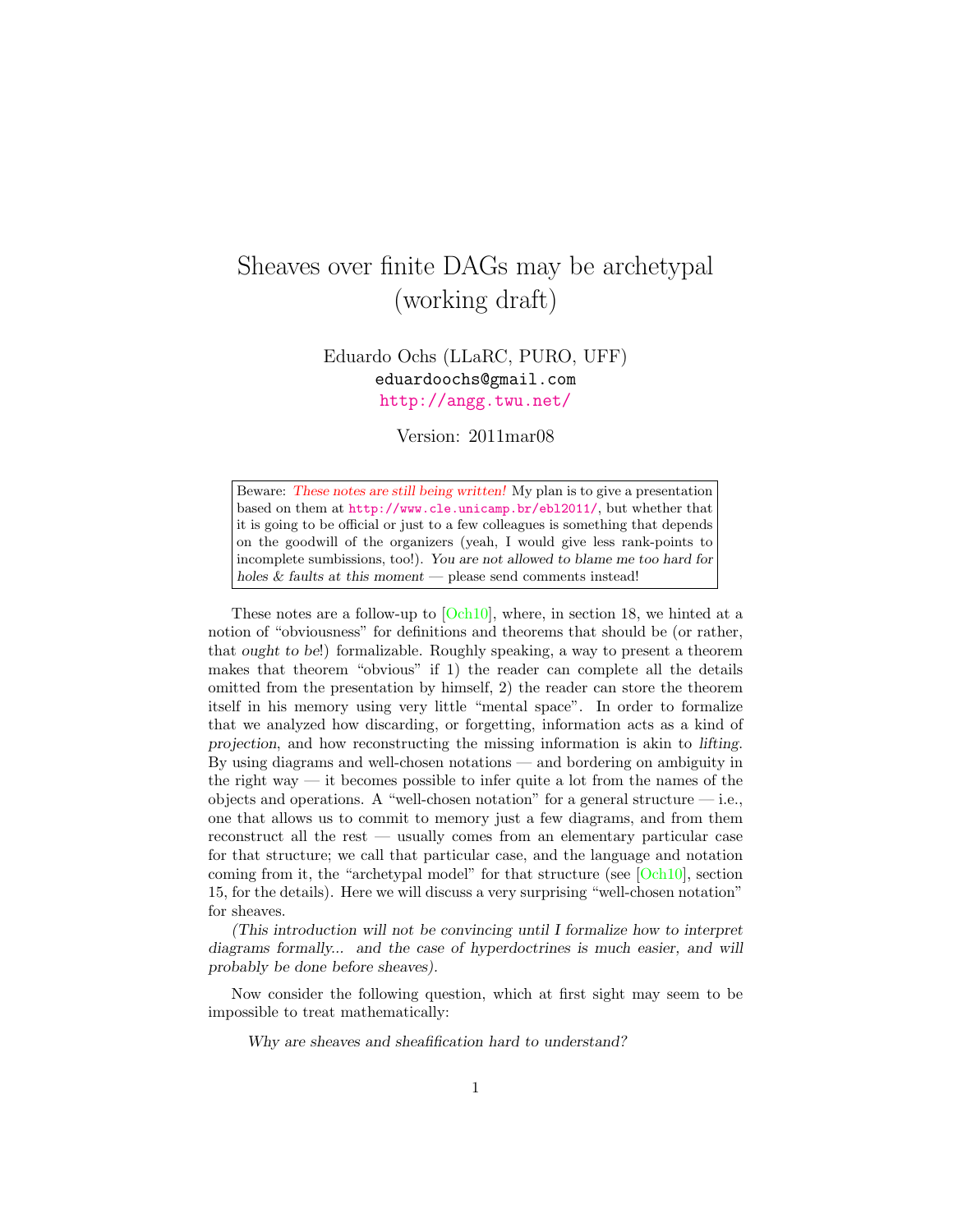and the following conjecture:

Categories of the form  $\mathbf{Set}^{\mathbb{D}}$ , where  $\mathbb D$  is a finite poset, form an archetypal model for basic sheaf theory.

For "basic sheaf theory" we understand the contents of, for example, chapter 5 (?) of [\[Bel88\]](#page-21-0) or chapter 21 of [\[McL92\]](#page-22-1); that is, not current research topics, but just the difference between knowing the fundamentals of sheaves as they are viewed in Topos Theory and knowing nothing about them at all. To prove that conjecture completely we would have to: 1) present all the definitions and theorems of basic sheaf theory in the language of categories of the form  $\mathbf{Set}^{\mathbb{D}}$ ; 2) show how to lift these constructions to the general case; 3) sketch a translation between the language coming from the archetype and the language and notations from standard presentations — say, the above-mentioned  $[Bel88]$  and  $[McL92]$ , plus [\[Joh02\]](#page-22-2) and [\[MM92\]](#page-22-3). And ideally all that should be done in enough details to make it obvious how to translate all the constructions into, say, Agda [ref?] (with an extension to let any piece of LATEX code, even a diagram, stand for an identifier). Then we would have a first answer for our initial question: sheaves and sheafification are "hard" because they need all those many constructions and lifting steps; basic sheaf theory can indeed be reconstructed from just a few core ideas and "hints", but the number of reconstruction steps is huge.

Sheaves may be "hard" for still another reason. The archetypal model proposed here, which focuses on finite and discrete objects given explicitly, is quite different from the standard,approach (e.g., the one in chapters II, III, V of [\[MM92\]](#page-22-3)), that uses infinite, "continuous" objects all the time, and is very generic.

This is a paragraph from [\[Bye07\]](#page-21-1) (p.204):

For a subject that revels in the abstract, mathematical ideas are often very concrete. Think of the discussion of "variables" in Chapter 1. The domain of a variable may include an infinite range of values, but when a variable is used we think of it as having a definite and particular value. This enables us to think concretely. This mental technique is used very generally in mathematics. We want to understand some mathematical phenomenon that arises in a wide variety of circumstances. How is one to think about such a general phenomenon? Often one thinks in depth about some particular but generic example — some computation or picture. Of course the genius is in picking the right example or examples. One looks for some specific example that captures all the subtleties of the general situation. Thus "what is going on" is often revealed within the specificity of a particular example. The task of extending and abstracting that understanding is often secondary. The role of specific counterexamples in establishing the boundaries of some mathematical theory is balanced by the role of specific generic examples for which one can say that they illustrate the "general case."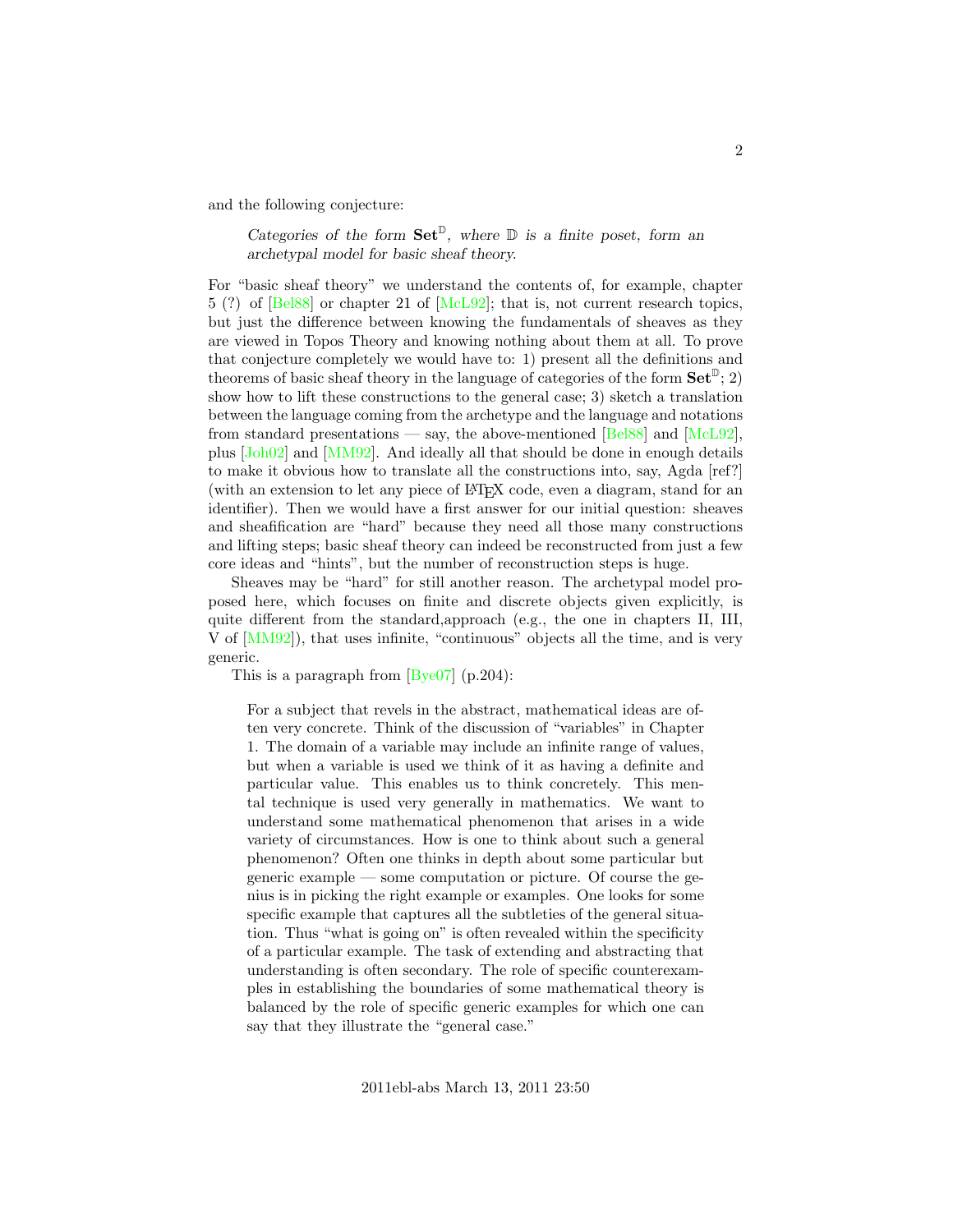It should be possible to formalize Byers's notion of "right example" precisely in the framework of  $[Och10]$  — and basic sheaf theory may be a good case to study with that goal in view, because it can be reconstructed from two different families of "right examples", one discrete, one continuous.

So far, so good: we have delineated a big project, whose interest and relevance should be hard to deny. However, these notes are just the first steps towards that — we are only going to present the basic tools for working on toposes of the form  $\mathbf{Set}^{\mathbb{D}}$ , and show what the basic definitions and constructions for sheaves become in that case. These notes can be considered as a complement and an introduction for  $[\text{Sim}01]$  and  $[\text{Bel}88]$  (its chapter 5(?)); I wrote them for an audience of logicians and computer scientists who are neither categorists, nor topologists, and who may have struggled with Category Theory (...)

### 1 Positional notation

We will say that a subset A of  $\mathbb{Z}^2$  is well-positioned when  $\inf(\{x \mid (x,y) \in$  $A\}) = \inf(\{y \mid (x, y) \in A\}) = 0$ ; a well-positioned rectangle (of width w and height h) is a subset of  $\mathbb{Z}^2$  of the form  $\{0, \ldots, w-1\} \times \{0, \ldots, h-1\}$ . We can use a positional notation to represent functions from well-positioned rectangles to N. For example:

$$
\begin{array}{cccc}\n^{4567}_{0123} : & \{0,1,2,3\} \times \{0,1\} & \to & \mathbb{N} \\
(x,y) & \mapsto & x+4y\n\end{array}
$$

We will use bullet diagrams, like  $\bullet\bullet$ , to denote well-positioned finite subsets of  $\mathbb{Z}^2$ . For typographical convenience we will draw these bullet diagrams by squeezing them a bit horizontally:  $\bullet\bullet$ , instead of  $\bullet\bullet\bullet$ .

The set  $\bullet\bullet$  is a subset of a well-positioned rectangle; its characteristic function is  $\frac{101}{010}$ . We can adapt the idea of a positional notation to represent functions whose domains are arbitrary well-positioned finite subsets of  $\mathbb{Z}^2$  to N. For example:

$$
\begin{array}{c} 24: \bullet \bullet \rightarrow \mathbb{N} \\ (x,y) \mapsto x+2y \end{array}
$$

So,  $\frac{10}{1}$  is a characteristic function with domain ••, and by abuse of language we will sometimes denote subsets of well-positioned subsets of  $\mathbb{Z}^2$  by their characteristic functions.

Also, a notation like  $\left(\frac{25}{5} \rightarrow \frac{123}{456}\right)$  will stand for a function between two wellpositioned subsets of  $\mathbb{Z}^2$ ,

$$
\begin{array}{ccccc}\n(25 \rightarrow 123) : & \bullet & \bullet & \bullet & \bullet & \bullet \\
(x, y) & \mapsto & \left(\frac{x-y+5}{2}, \frac{-x+y+1}{2}\right)\n\end{array}
$$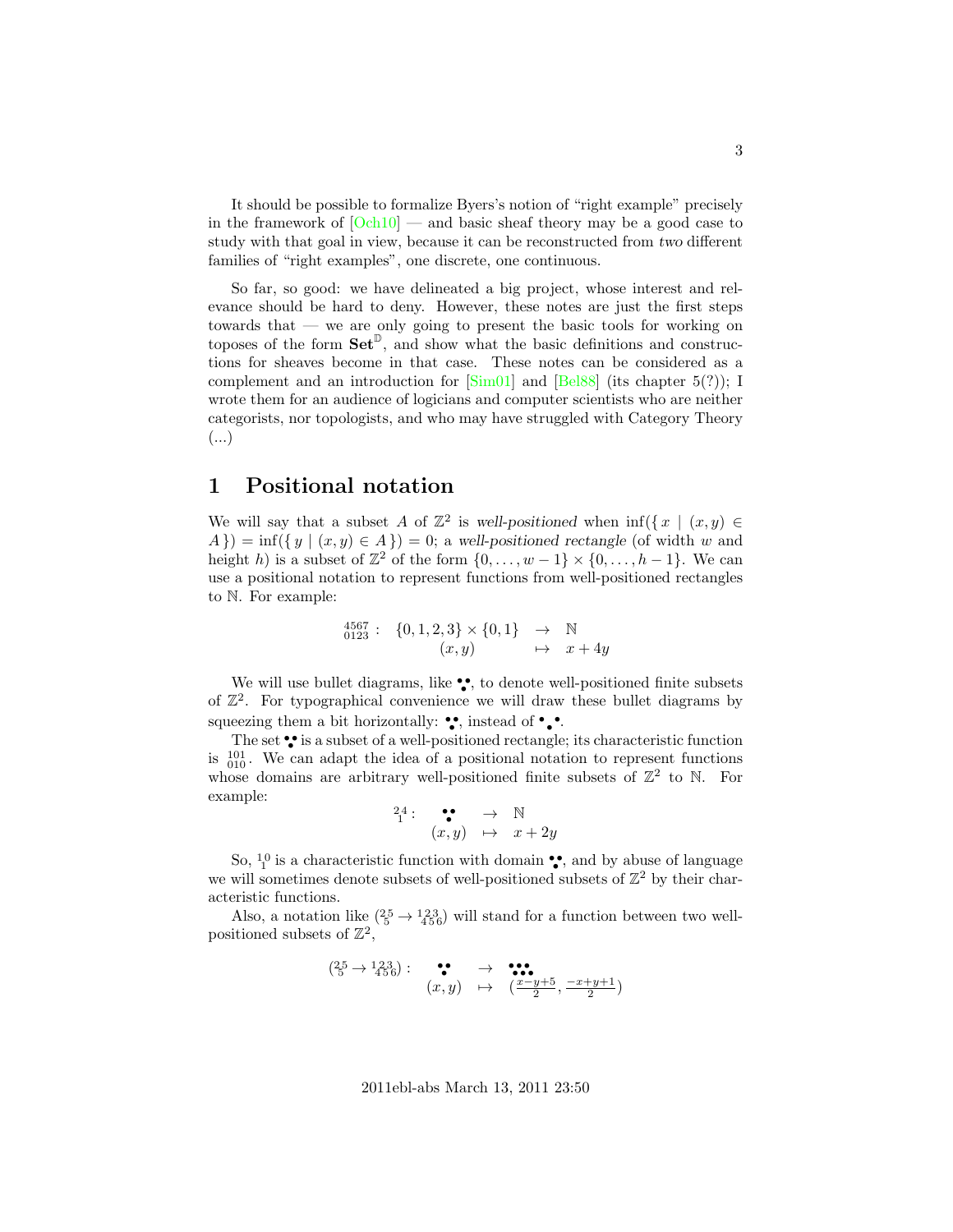that can be defined formally as composite,  $(\frac{25}{5} \rightarrow \frac{123}{456}) := (\frac{123}{456})^{-1} \circ (\frac{25}{5})$ :

$$
\begin{array}{l}\n \bullet \xrightarrow{\begin{array}{c}\n \left(25\right)} \\
 \bullet \xrightarrow{\phantom{a}\xrightarrow{\phantom{a}}}\n \end{array}}\n \left\{2,5\right\} \xrightarrow{\phantom{a}\xrightarrow{\phantom{a}\xrightarrow{\phantom{a}}}\n \left\{1,2,3,4,5\right\}}\n \xrightarrow{\begin{array}{c}\n \left(123\right)^{-1} \\
 \bullet \xrightarrow{\phantom{a}\xrightarrow{\phantom{a}\xrightarrow{\phantom{a}}}\n \end{array}}\n \bullet\n \bullet\n \bullet\n \bullet\n \bullet\n \bullet\n \bullet\n \bullet\n \end{array}
$$

The natural indexing on a well-positioned finite subset A of  $\mathbb{Z}^2$  is the bijection  $index_A : A \to \{1, ..., |A|\}$  that enumerates all elements in A in "reading order", starting from the top line and traversing the elements in each line from left to right. For example, the natural indexing on  $\bullet$  is  $\frac{1}{3}$ .

#### <span id="page-3-0"></span> $2\quad\rm ZDAGs$

A characteristic function like  ${}^{10}_{0}$  gives me the impression of something unstable: it has an element, at the '1', immediately above an empty position, indicated by the '0' at the bottom; '1's feel heavier than '0's, and the '1' wants to fall, and to change places with the  $\ddot{o}$ ... It turns out that there are two good ways to formalize that idea: by order-preserving functions and by topology. Let's see this.

We say that an arrow  $(x_0, y_0) \to (x_1, y_1)$  in  $\mathbb{Z}^2 \times \mathbb{Z}^2$  is a black pawn's move when it is of the form  $(x_0, y_0) \rightarrow (x_0 + \Delta x, y_0 - 1)$ , for  $\Delta x \in \{-1, 0, 1\}$ . Each subset  $\mathbb{Z}^2$  can be endowed with a natural directed (acyclical) graph structure, whose arrows are the black pawn's moves over its points. By an abuse of language our bullet diagrams will sometimes stand for DAGs, instead of for just subsets of  $\mathbb{Z}^2$ ; the arrows are the black pawn's moves. For example,  $\bullet\bullet$  will stand for the DAG at the left below; and by using the natural indexing we can obtain an equivalent DAG, drawn at the right, whose explicit description is much shorter — namely,  $({1, 2, 3, 4, 5}, { (1 \rightarrow 2), (1 \rightarrow 3), (2 \rightarrow 4), (3 \rightarrow 4), (4 \rightarrow 5) }$ .



A  $\mathbb{Z}^2$ -DAG, or simply a ZDAG, is a pair made of a finite well-positioned subset of  $\mathbb{Z}^2$  and its black pawn's moves.

From now let be  $\mathbb{D} = (D_0, D_1)$  be a ZDAG — but the definitions and theorems below also work when  $\mathbb D$  is an arbitrary directed graph.

If  $f: D_0 \to \mathbb{N}$ , we say that f decreases on an arrow  $(\alpha \to \beta) \in D_1$  when  $f(\alpha) \geq f(\beta)$ ; we say that f is non-decreasing when it does not decrease for any  $(\alpha \to \beta) \in D_1$ . For example:  $\frac{25}{5}$  is non-decreasing, but  $\frac{01}{0}$  is not — it decreases on the right arm of the 'V'.

A subset of  $D_0$  is open if and only if its characteristic function is nondecreasing. So,  $^{00}_{0}$ ,  $^{00}_{1}$ ,  $^{01}_{1}$ ,  $^{10}_{1}$ ,  $^{11}_{1}$  are open sets of  $\bullet$ , and  $^{01}_{0}$ ,  $^{10}_{0}$ ,  $^{11}_{0}$  are not open.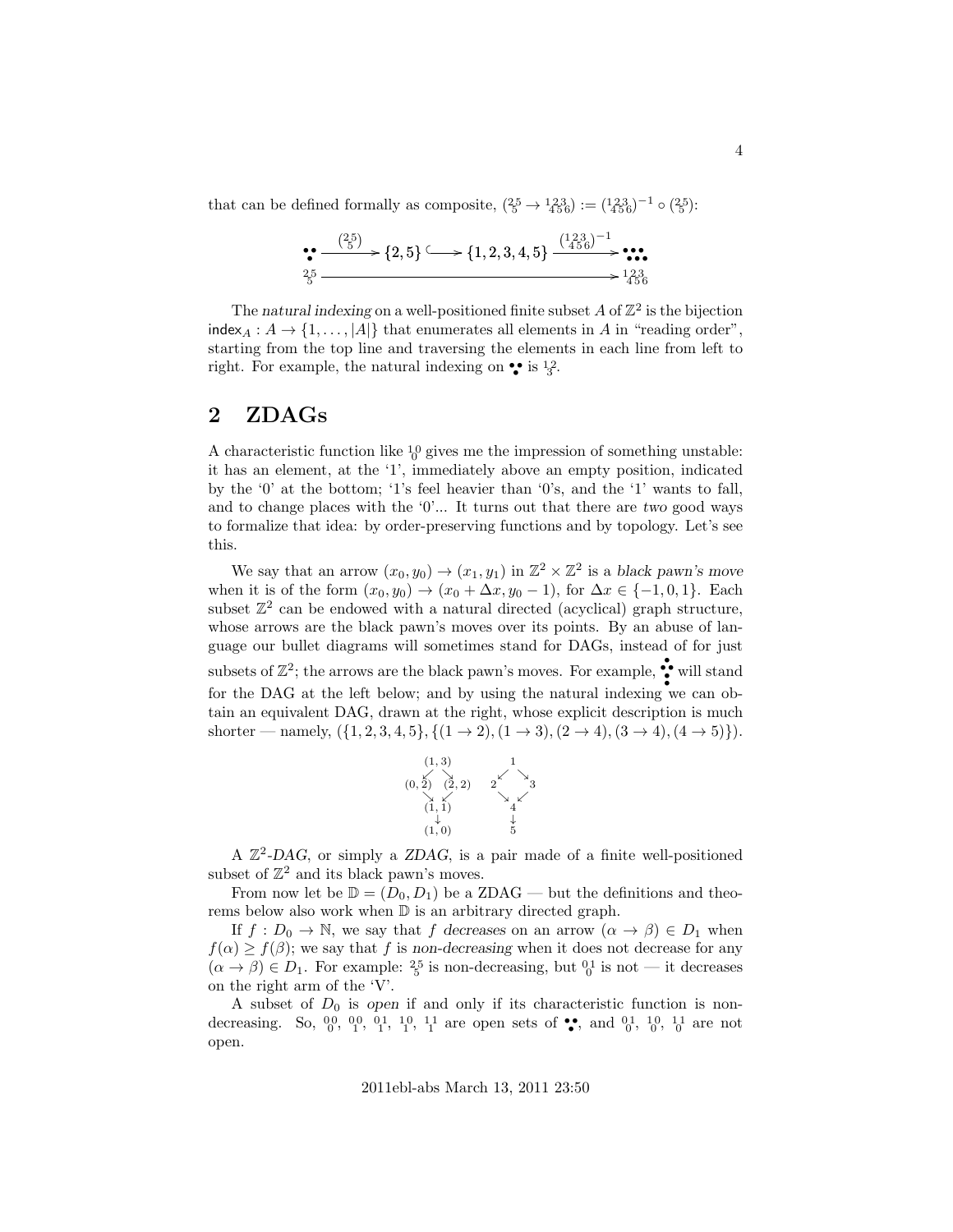The order topology on  $\mathbb{D}$ , denoted by  $\mathcal{O}_{D_1}(D_0)$ ,  $\mathcal{O}(D_0)$ , or  $\mathcal{O}(\mathbb{D})$ , is the set of open sets of  $D$ . For example,  $\mathcal{O}(\bullet) = \{0, 0, 0, 0, 1, 1, 1, 1, 1\}$ .

An Alexandroff Topology is one in which the family of open sets is also closed by arbitrary intersections, not only by arbitrary unions; order topologies are Alexandroff.

The interior of a set  $A \subset D_0$  is the union of all open sets contained in A. The cointerior of a set  $A \subset D_0$  is the intersection of all open sets containing A; in Alexandroff spaces  $A^{\text{coint}}$  is always an open set. We say that a subset  $A \subset D_0$ is representable when it is of the form  $\{\alpha\}^{\text{coint}}$  for some  $\alpha \in D_0$ .

Each ZDAG  $\mathbb{D} = (D_0, D_1)$  has a natural topology; and the points of  $D_0$  are in bijection with the representable open sets of  $\mathcal{O}(\mathbb{D})$ .

### <span id="page-4-0"></span>3 Priming

For any directed graph  $\mathbb{D} = (D_0, D_1)$  the structure  $(\mathcal{O}(\mathbb{D}), \supseteq)$  is a DAG. We are going to use this way of generating new DAGs so much that we need a short name for it: we will call it "priming". The figure below shows what happens in the case when  $\mathbb{D} = \bullet \bullet$ ; the representable open sets are marked with parentheses. We are abusing the positional notation a bit more at the right, and using it to

denote a function from  $\left(\bullet\bullet\right)' =$ • • • • • • • • • • • • to  $\mathcal{O}(\bullet \bullet)$  — we are indexing the points of

 $(\bullet\bullet)^\prime$  not by numbers, but by the opens sets of  $\mathcal{O}(\bullet\bullet)$ .



The structure  $(\mathcal{O}(\mathbb{D}), \supsetneq)$  has many more arrows than we've drawn above. The diagram shows only the black pawn's moves, and  $\mathcal{L}'$  is actually the transitive closure of that. However, the black pawn's moves are exactly the "essential" arrows in  $\mathcal{Q}'$ , in a sense that we shall now make precise.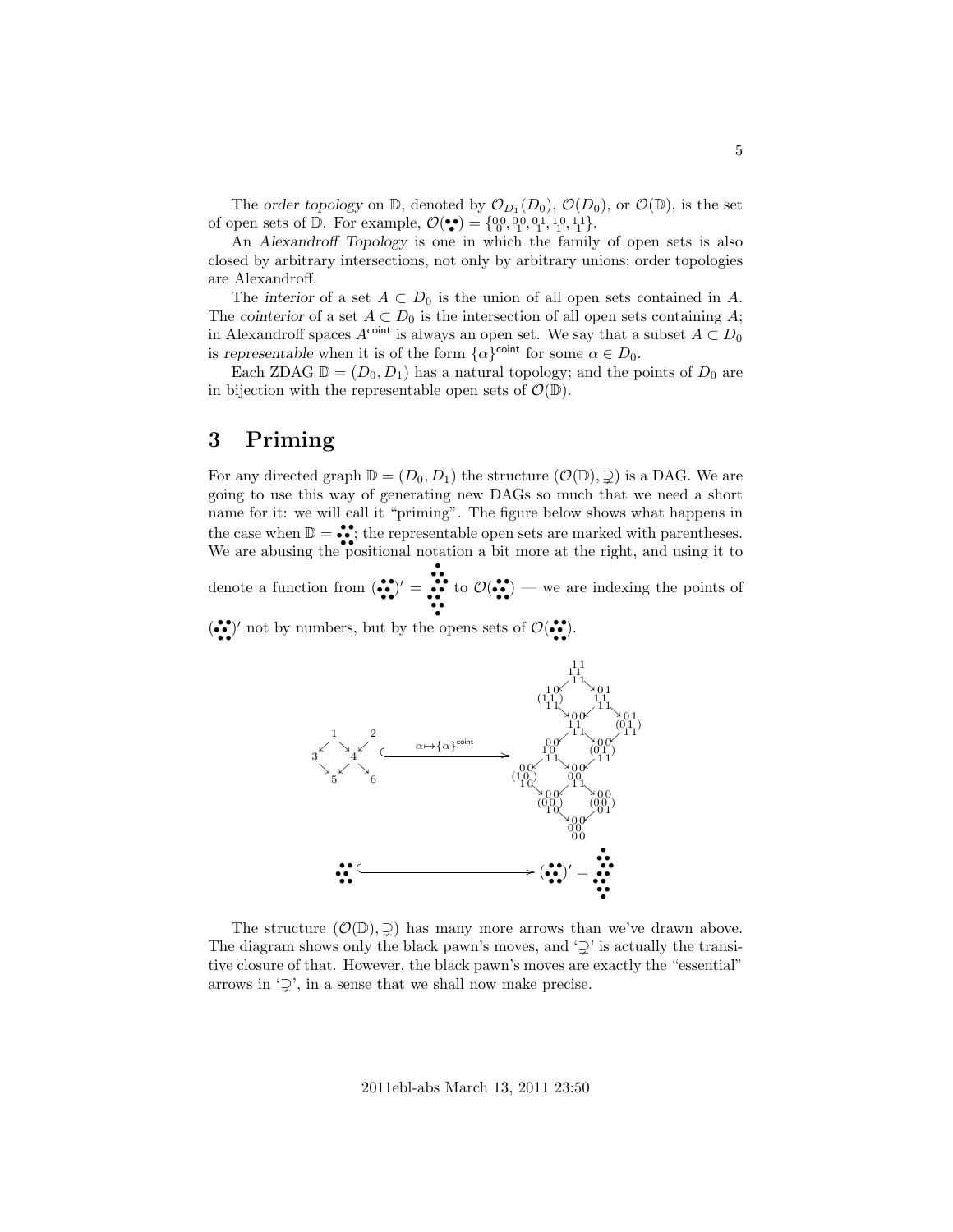#### 4 Essential arrows

We start with some notation and definitions (on a directed graph  $(A, R)$ ).

A reflexive arrow of R is an arrow of the form  $(\alpha \to \alpha)$ ; R<sup>irr</sup> is R minus its reflexive arrows, and a relation R is irreflexive when  $R = R^{irr}$ .

 $R^{\text{refl}}$  and  $R^{\text{trans}}$  are the reflexive and the transitive closures of R. As we are working on  $(A, R)$ ,  $R^{\text{refl}}$  is  $R \cup \{(\alpha \to \alpha) | \alpha \in A\}$ . We write  $R^*$  for the reflexive-transitive closure of R.

Two relations  $R, S \subseteq A \times A$  are equivalent when  $R^* = S^*$  (or: when they generate the same order topology).

An arrow  $(\alpha \to \beta) \in R$  is inessential when  $(R^* \setminus {\alpha \to \beta})^* = R^*$ . The set of essential (i.e., non-inessential) arrows of R will by denoted by  $R^{\text{ess}}$ .

A directed graph is good when  $R^* = (R^{\text{ess}})^*$ . It is easy to see that all the ZDAGs mentioned explicitly in examples above are "good", and that their black pawn's moves are essential. However, if  $(A, R) = (\{1, 2, 3\}, \{(1 \rightarrow 2), (2 \rightarrow$ 3),  $(3 \rightarrow 1)$ }) then R, R<sup>\*</sup> and R<sup>-1</sup> are equivalent, and  $R \cap R^{-1} = \emptyset$ , so in this case all arrows are inessential; and in  $(\mathbb{R}, \leq)$  all arrows are again inessential. So, very roughly, loops are evil, and loopless "dense" situations in which every arrow is the composite of others are also evil. It will turn out that all finite DAGs are good, and ZDAGs are finite DAGs, and therefore good. We will sketch a constructive proof of that.

The length of a path  $\alpha_0 \to \alpha_1 \to \ldots \to \alpha_n$  is n. We write Paths<sub>R</sub> for the set of all paths all of whose arrows are in  $R$ , and  $\textsf{LongPaths}_R$  for the subset of Paths<sub>R</sub> with just the paths of length  $\geq 2$ . If  $(A, R)$  is a finite DAG then Paths<sub>R</sub> is a finite set of finite paths. We define the functions endpoints<sub>R</sub> : Paths<sub>R</sub>  $\rightarrow$  R<sup>\*</sup> and length<sub>R</sub> : Paths<sub>R</sub>  $\rightarrow$  N in the obvious way; note that the subscript 'R' indicates their domain.

A possible replacement in R is a pair  $\rho = ((\alpha \to \beta), \pi)$ , where  $(\alpha \to \beta) \in R$ and  $\pi$  is a path in R with endpoints $_R(\pi) = (\alpha \to \beta)$  and length $_R(\pi) \geq 2$ . If  $(A, R)$  is a DAG then in a replacement  $((\alpha \rightarrow \beta), \pi)$  the path  $\pi$  cannot have repeated arrows, and endpoints $_R(\pi)$  cannot be an arrow of  $\pi$ . We write Repls<sub>R</sub> for the set of possible replacements in R.

A replacement  $\rho = ((\alpha \to \beta), \pi) \in \text{Repls}_R$  induces a function replace<sub> $\rho$ </sub>: Paths $_R \to$  Paths $_{R\setminus\{(\alpha\to\beta)\}}$ , that expands every occurrence of an arrow  $\alpha \to \beta$  in a path by its expansion,  $\pi$ . The function replace, does not change endpoints, and it is non-decreasing on lengths.

Let's write Paths $_R(\alpha \to \beta)$  for  $\{\pi \in \mathsf{Paths}_R \mid \mathsf{endpoints}_R(\pi) = \alpha \to \beta\}$ . For any  $(\alpha \to \beta) \in R^*$  and  $\rho \in \text{Repls}_R$  the function replace<sub>p</sub> restricts to a function from Paths $_R(\alpha \to \beta)$  to Paths $_R(\alpha \to \beta)$ . If  $(A, R)$  is a finite DAG, then for each  $\alpha \to \beta \in R^*$  the set Paths $_R(\alpha \to \beta)$  is finite and non-empty, and we can define the function

maxdist $_R: R^* \rightarrow \mathbb{N}$  $(\alpha \to \beta) \quad \mapsto \quad \sup \, \{ \, \textsf{length}_R(\pi) \mid \pi \in \textsf{Paths}_R(\alpha \to \beta) \, \},$ 

which turns out to be invariant by replacements: for any  $\rho = ((\alpha \to \beta), \pi) \in$ Repls<sub>R</sub> the domains of maxdist<sub>R</sub> and maxdist<sub>R\{( $\alpha \rightarrow \beta$ )}</sub> are equal, and so are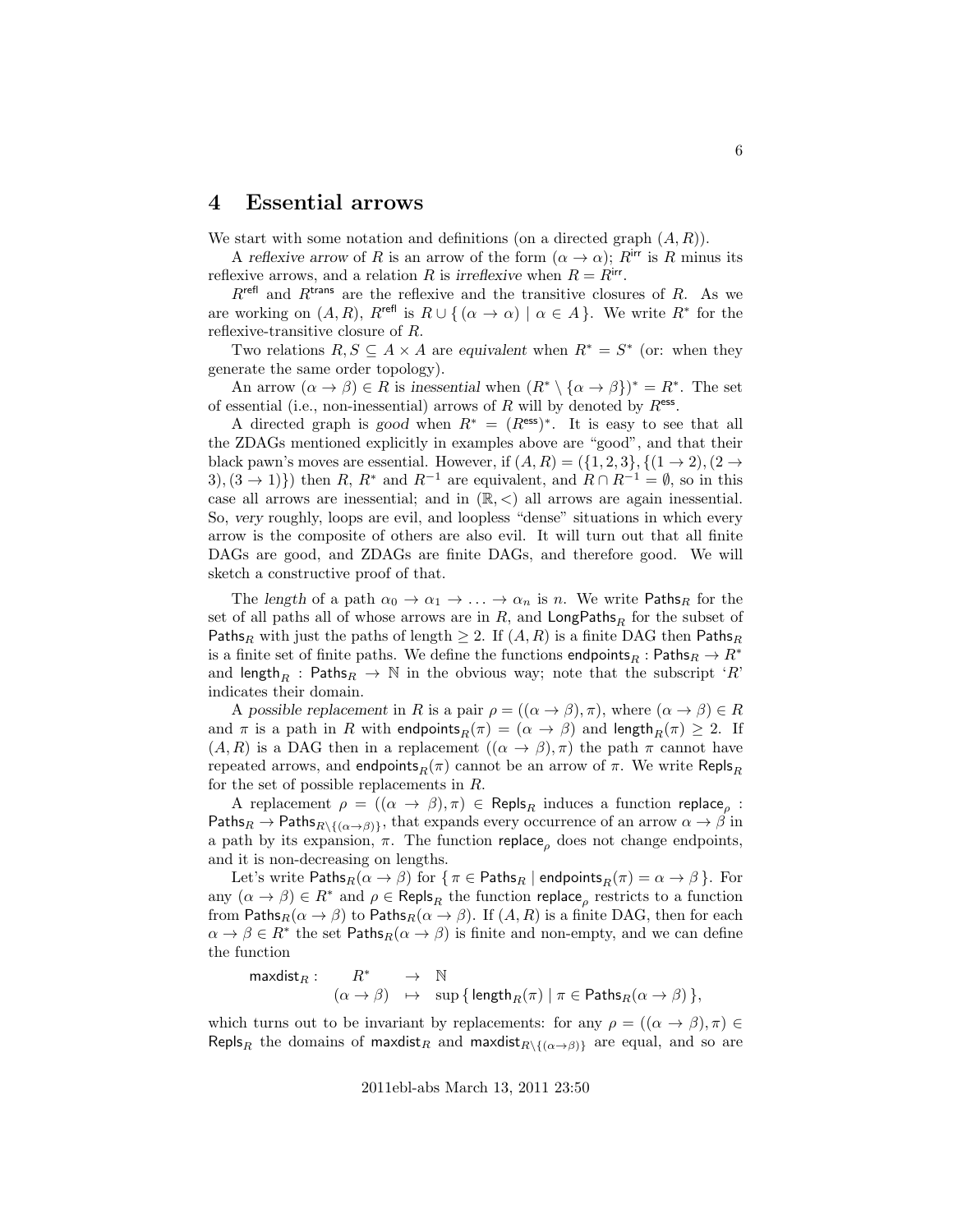the values that these functions return — even though Paths $_R(\alpha \rightarrow \beta)$  may be a bigger set than Paths $R\setminus\{(\alpha\to\beta)\}(\alpha\to\beta)$ . The function maxilist gives an upper bound for how lengths are changed by replacements: we have, for any  $\pi \in \mathsf{Paths}_R$  and  $\rho \in \mathsf{Repls}_R$ ,

```
\mathsf{length}_R(\pi) \leq \mathsf{length}_R(\mathsf{replace}_\rho(\pi)) \leq \mathsf{maxdist}_R(\mathsf{endpoints}_R(\pi)).
```
It also turns out that maxdist<sub>R</sub> split R in a very nice way: the arrows of R which have replacements (i.e., which are the first component of some  $\rho \in \mathsf{Repls}_R$ ) are exactly the ones in maxdist $^{-1}_{R}(\{2,3,\ldots\}) \cap R$ , and the arrows of R which have no replacements are exactly maxdist $_{R}^{-1}(\{1\})$ . Let's give names to these sets: R is the disjoint union of  $\textsf{Basic}_R$  and  $\textsf{NonBasic}_R$ , where:

$$
\begin{array}{rcl}\n\text{Basic}_R & = & \text{maxdist}_R^{-1}(\{1\}) \cap R & = & \text{maxdist}_R^{-1}(\{1\}) \\
\text{NonBasic}_R & = & \text{maxdist}_R^{-1}(\{2, 3, \ldots\}) \cap R\n\end{array}
$$

These sets change in a very simple way after a replacement. If  $((\alpha \to \beta), \pi) \in$ Repls<sub>R</sub>, then

$$
Basic_{R \setminus \{(\alpha \to \beta)\}} = Basic_{R}
$$
  
NonBasic<sub>R \setminus \{(\alpha \to \beta)\}} = NonBasic\_{R} \setminus \{(\alpha \to \beta)\}</sub>

This means that we can delete the "non-basic" arrows of a finite DAG  $(A, R)$  in any order. Take a bijection between NonBasic<sub>R</sub> and a set of the form  $\{1,\ldots,n\}$ ; this gives us a sequence  $(\alpha_1 \to \beta_1),\ldots,(\alpha_n \to \beta_n)$ . Let  $R_0 = 0$ , and define  $R_1, \ldots, R_n$  by making each  $R_i$  be  $R_{i-1}$  minus the arrow  $(\alpha_i \to \beta_i)$ . For each *i*, choose any  $\pi_i \in \mathsf{Paths}_{R_{i-1}}(\alpha_i \to \beta_i)$ , and define  $\rho_i = ((\alpha_i \to \beta_i), \pi_i)$ . Now  $\rho_1, \ldots, \rho_n$  is a sequence of replacements, that can be used to shrink the relation  $R = R_0$  to an equivalent relation  $R_n = \text{Basic}_R = R^{\text{ess}}$ : using the composite replace<sub>n</sub>  $\circ \dots \circ$  replace<sub>1</sub>: Paths $_R \to$  Paths $_{R^{\text{ess}}}$  we can see that  $R^* = (R^{\text{ess}})^*$ . The relation  $R_n$  is minimal, and cannot be shrunk anymore.

It is clear from that argument that a relation  $R$  is good if and only if the relations equivalent to it are exactly the ones in the set  $\{S \mid R^{\text{ess}} \subseteq S \subseteq S\}$  $R^*$ }; and then  $R^{\text{ess}} = \bigcap \{ S \mid S^* = R^* \}$ , and the intersection of two relations equivalent to  $R$  is again equivalent to  $R$ .

Every ZDAG  $\mathbb{D} = (A, R)$  is a finite DAG, and so is good. Also, if  $((x, y) \rightarrow$  $(x', y')) \in R^*$  then maxdist $_R((x, y) \to (x', y')) = y - y'$ , and so the essential/basic arrows of  $R^*$  are exactly the black pawn's moves. All relations equivalent to  $R$  induce the same order topology on  $A$ . As ZDAGs are good, we have two canonical ways to represent  $(\mathbb{D}, \mathcal{O}(\mathbb{D}))$  by an relation on A:  $R^*$  and  $R^{\text{ess}}$ , and  $R<sup>ess</sup>$  is by far more economical.

Here is a slightly more general result (for details, see [some topology book]): Theorem. If A is a finite set, then there is a bijection between:  $T_0$  topologies on A, partial orders on A, and DAGS on A having only essential arrows.

Some  $T_0$  topologies (and, equivalently, partial orders) on finite sets, but not all, are equivalent to ones coming from ZDAGs; for example, add the arrow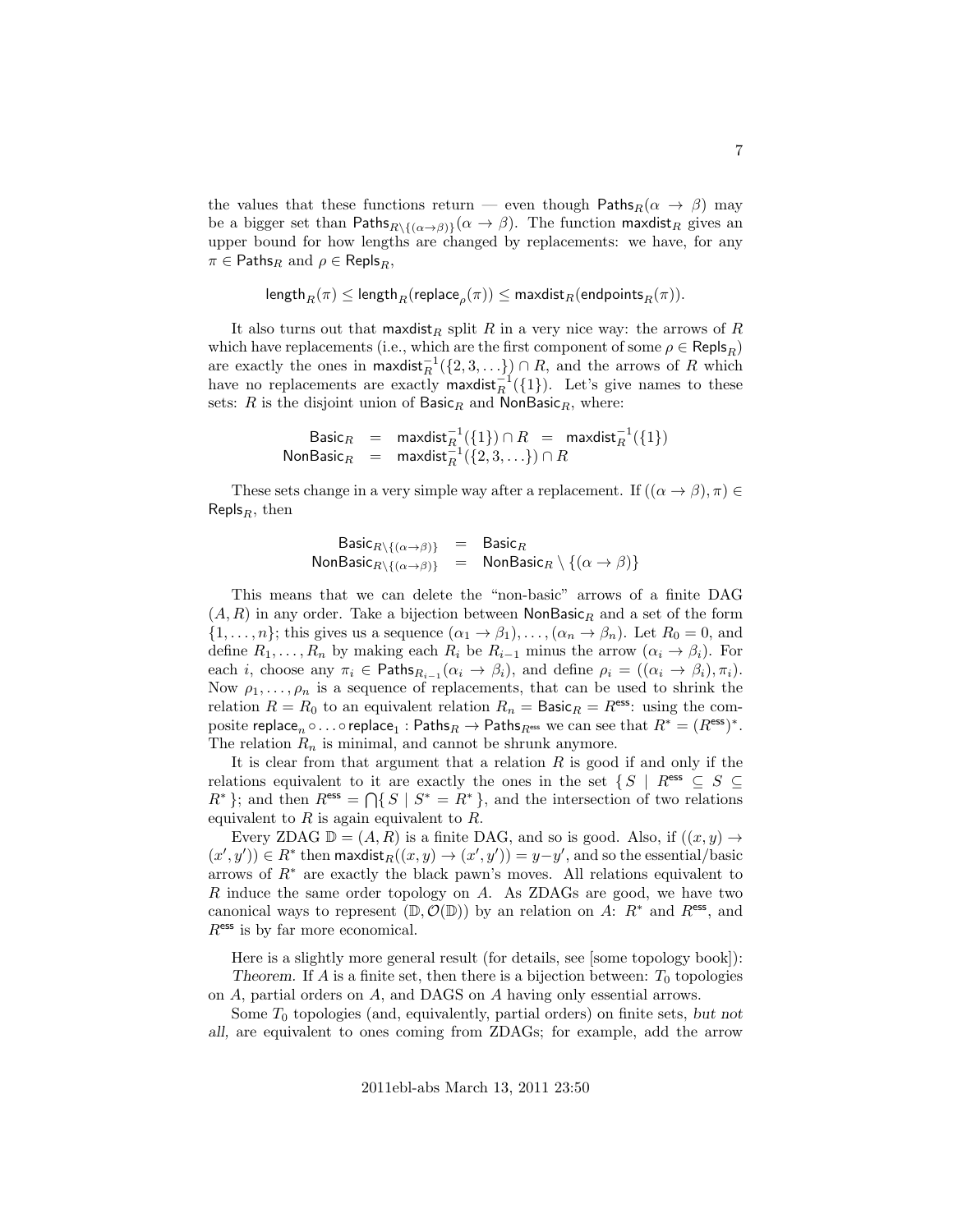$3 \rightarrow 5$  to  $\frac{1}{4}$ <sup>3</sup> and you get something that is not equivalent to a ZDAG. But topologies coming from ZDAGs will be enough for our purposes, and we will represent them by bullet diagrams.

#### 5 Diamond-shaped regions

**1** 

If  $(A, R^*)$  is a preorder, we say that a set  $S \subseteq A$  is a diamond-shaped region if it is of the form  $\{\beta \in A \mid (\alpha \to \beta) \in R^* \text{ and } (\beta \to \gamma) \in R^*\},\text{ for some } \alpha, \gamma \in A.$ We saw that if  $(A, R)$  is a finite DAG then the set of the relations equivalent to R is diamond-shaped in  $(\mathcal{P}(A^2), \subseteq)$ , with extremities  $R^{\text{ess}}$  and  $R^*$ .

If  $(A, R)$  is a finite DAG then the subsets of A whose cointerior is a given open set U form a diamond-shaped region. One of the extremities of the diamond is U itself; the other extremity can be calculated by intersections, and, as we will not use that operation much, let's also call it 'ess'  $-U^{\text{ess}}$  is the set of "essential" points", or "generators", for U.

Formally, we can define the set of essential points of B as  $B^{\text{ess}} := \bigcap \{ C \subseteq$  $A \mid C^{\text{coint}} = B^{\text{coint}} \}$ , and, for example,  $1_1^{0.1^{\circ}}$  $e^{ess} = 10^{11}_{00}$ . On a finite DAG  $(A, R)$ , the subsets of A whose cointerior is a given open set  $\tilde{U}$  are exactly the ones between  $U^{\text{ess}}$  and  $U$ ; and the representable open sets are the ones such that  $|U^{\text{ess}}| = 1$ . Note that the operation  $B \rightarrow B^{\text{ess}}$  gives us a minimal way to express each open set on a finite DAG as a union of representable open sets:  $U = \bigcup \{ \{\alpha\}^{\text{coint}} \mid \alpha \in$  $U<sup>ess</sup>$ . An example should make this less abstract:

$$
0_1^1 = \bigcup \{ \{\alpha\}^{\text{coint}} \mid \alpha \in 1_1^{01^{\text{ess}}}\}\
$$
  
= 
$$
\bigcup \{ \{\alpha\}^{\text{coint}} \mid \alpha \in 1_1^{01}\}\
$$
  
= 
$$
\bigcup \{0_0^{1^{\text{coint}}} , 0_0^{\text{coint}}\}
$$
  
= 
$$
\bigcup \{0_1^{01^{\text{coint}}} , 0_0^{\text{coint}}\}
$$
  
= 
$$
\bigcup \{0_1^{11} , 1_0^{01}\}
$$
  
= 
$$
0_1^{11} \cup 1_0^{00}.
$$

Another way to state this is: "The operation  $({}^{\text{coint}})^{-1}$  partitions  $\mathcal{P}(A)$  into diamond-shaped regions". We shall see soon that if  $(\cdot^*) : \mathbb{H} \to \mathbb{H}$  is any Lawvere-Tierney modality on a finite Heyting algebra, then  $({}^{*})^{-1}$  also partitions  $\mathbb H$  into diamond-shaped regions.

#### 6 Continuity

A directed graph  $(A, R^*)$ , where  $R^*$  is a reflexive and transitive relation on A, may be regarded as a category (a "preorder"),  $\bf{A}$ ; we can define formally  $\text{Hom}_{\mathbf{A}}(\alpha, \beta)$  as  $\{(\alpha \to \beta)\}\cap R$ . We will sometimes write  $\mathbf{A}_R$  instead of **A** for clarity.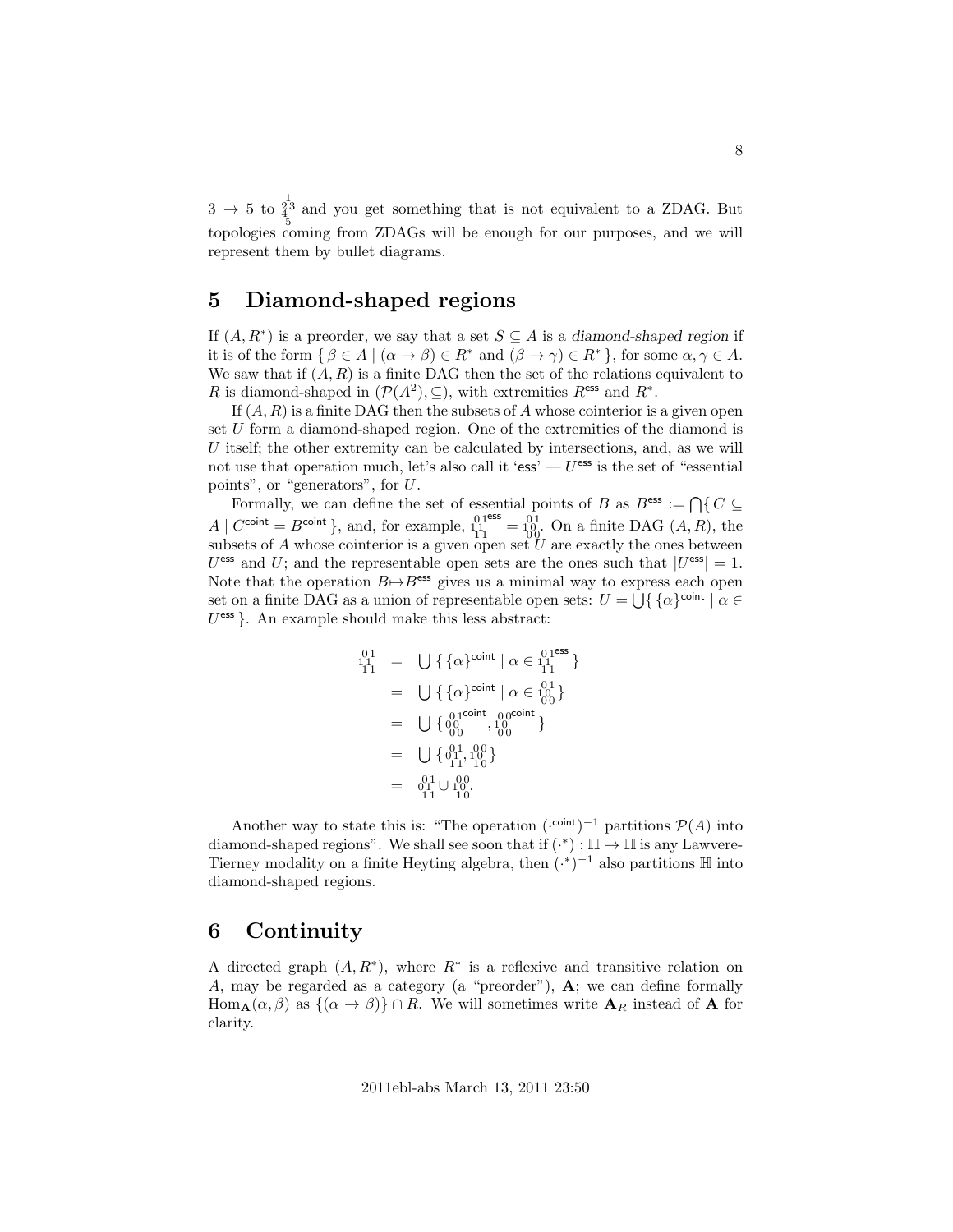A function  $f : A \to B$  may be seen as a map  $f : (A, R) \to (B, S)$  or  $f:(A, R^*)\to (B, S^*)$  between DAGs, which may or may not repect the order, or as a map  $f : (A, \mathcal{O}_R(A)) \to (B, \mathcal{O}_R(B))$  between topological spaces, which may or may not be continuous, or as a map  $f : |\mathbf{A}| \to |\mathbf{B}|$ , which may or may not be extendable to (i.e., be the action on objects of) a functor  $f : \mathbf{A} \to \mathbf{B}$ . Note that we always use the name  $f'$  for the map; when we want to regard it in a specific way we write it as  $f : \underline{\ } \rightarrow \underline{\ }$ , and give the rest of the information in the way we write its domain and codomain.

Theorem. The following conditions are equivalent:

- 1)  $f:(A, R) \rightarrow (A, S^*)$  is order-preserving,
- 2)  $f: (A, R^*) \to (A, S^*)$  is order-preserving,
- 3)  $f: (A, \mathcal{O}_R(A)) \to (B, \mathcal{O}_S(B))$  is continuous,

4)  $f : |\mathbf{A}_R| \to |\mathbf{B}_S|$  is the object part of a functor (or, more shortly: "f:  $\mathbf{A}_R \rightarrow \mathbf{B}_S$  is a functor").

Here is a very interesting example. Take any ZDAG  $\mathbb{D} = (A, R)$ , and consider the transformation on  $A$  that duplicates the y-coordinate of each point; the resulting ZDAG,  $\mathbb{D}^{\text{discr}} = ((\begin{smallmatrix} 1 & 0 \end{smallmatrix}) A, \emptyset)$ , has no black pawn's moves, and so is discrete. The obvious "anti-discretization" function  $ad_{\mathbb{D}} : \mathbb{D}^{discr} \to \mathbb{D}$  is continuous.

Let's look at a concrete case for clarity: ad:  $\bullet \bullet \bullet \bullet \bullet$  It induces a map  $\mathsf{ad}^{-1}:\mathcal{O}(\bullet\bullet\bullet)\rightarrow\mathcal{O}(\bullet\bullet\bullet\bullet)$  $\bullet\bullet\bullet$ , that, modulo a factor of 2 in the y coordinate, is exactly the inclusion of  $\mathcal{O}(\bullet \bullet \bullet)$  in  $\mathcal{P}(\bullet \bullet \bullet)$ . We can regard ad<sup>-1</sup> as a functor, and it turns out that is has both adjoints, which are exactly the "interior" and "cointerior" operations defined in section [2;](#page-3-0) the diagram below — an "internal diagram", as in  $[Och10]$  — should convince the reader of the truth of this. We actually have more: ess  $\vdash$  coint  $\vdash$  discr  $\vdash$  int, but the operation ess is not going to be important.

$$
\begin{array}{ccccccccc}\n\binom{100}{000} & & & & & & & & & & \\
\downarrow & & & & & & & & & & \\
\downarrow & & & & & & & & & & \\
\downarrow & & & & & & & & & & \\
\uparrow & & & & & & & & & & \\
\uparrow & & & & & & & & & & \\
\uparrow & & & & & & & & & & \\
\uparrow & & & & & & & & & & \\
\uparrow & & & & & & & & & & \\
\uparrow & & & & & & & & & & \\
\uparrow & & & & & & & & & & \\
\uparrow & & & & & & & & & & \\
\uparrow & & & & & & & & & & \\
\uparrow & & & & & & & & & & \\
\uparrow & & & & & & & & & & \\
\uparrow & & & & & & & & & & \\
\uparrow & & & & & & & & & & \\
\uparrow & & & & & & & & & & \\
\uparrow & & & & & & & & & & \\
\uparrow & & & & & & & & & & \\
\downarrow & & & & & & & & & & \\
\downarrow & & & & & & & &
$$

The adjoints associated to arbitrary continuous functions between DAGs will be discussed in section [18.](#page-21-2)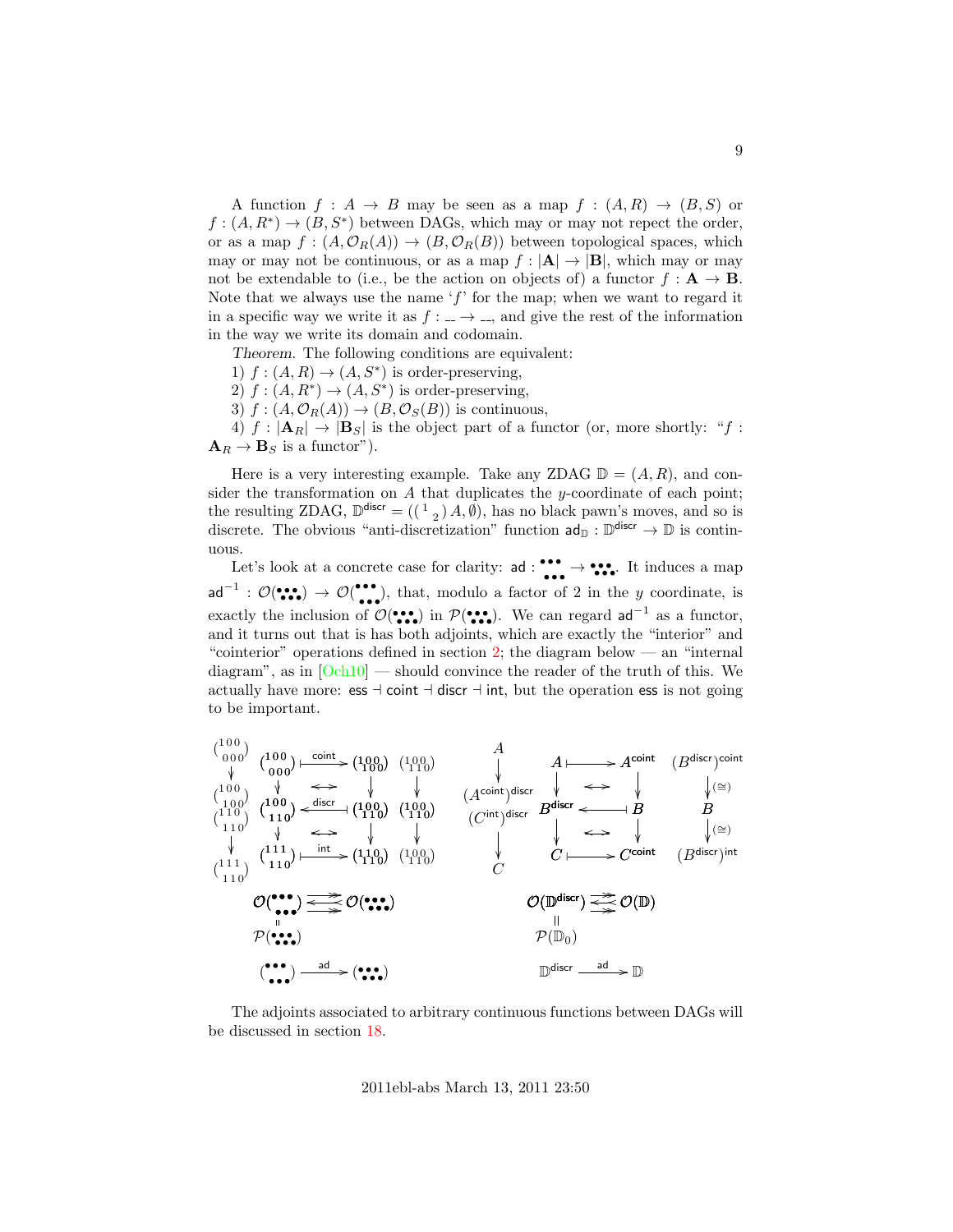#### <span id="page-9-0"></span>7 Quotient Topologies

Let q (for "quotient") be the following surjective function, going from  $\mathbb R$  to a set of three symbols:

$$
q: \mathbb{R} \to \{\alpha, \beta, \gamma\}
$$
  

$$
x \mapsto \begin{cases} \alpha & \text{when } x \in (-\infty, 0] \\ \gamma & \text{when } x \in (0, 1) \\ \beta & \text{when } x \in [1, \infty) \end{cases}
$$

There are eight subsets  $A \subseteq \mathbb{R}$  such that  $q^{-1}(q(A)) = A$ ; only five of them are open. Here they are, ordered by reverse inclusion:

$$
(-\infty, \infty) \qquad \{ \alpha, \beta, \gamma \}
$$
  
\n
$$
(-\infty, 1) \qquad (0, \infty)
$$
  
\n
$$
(0, 1) \qquad \qquad \overline{q} \qquad \qquad \{ \alpha, \gamma \} \qquad \{ \beta, \gamma \}
$$
  
\n
$$
\downarrow \qquad \qquad \overline{q} \qquad \qquad \uparrow \gamma
$$

The five sets at the right form a topology on  $\{\alpha, \beta, \gamma\}$  — the quotient topology induced by q. The general definition is this: if  $(X, \mathcal{O}(X))$  is a topological space, then the topology on Y induced by the function  $q: X \to Y$  is  $\mathcal{O}(Y) := \{ B \subseteq Y \mid q^{-1}(B) \in \mathcal{O}(X) \}.$  The induced order relation on Y,  $R \subseteq Y \times Y$ , is defined by:  $\alpha R\beta$  iff every open set of Y that contains  $\alpha$  also contains  $\beta$ . In the case of our q, this is:

$$
(-\infty, 0] \xrightarrow[0, 1]{} [1, \infty) \quad \alpha \qquad \beta
$$
  

$$
(0, 1) \qquad \gamma \qquad \gamma
$$

When Y is finite (or, more generally, when  $\mathcal{O}Y$  is Alexandroff) we can reconstruct  $\mathcal{O}(Y)$  from its order relation:  $\mathcal{O}(Y) := \mathcal{O}_R(Y)$ . When Y is not Alexandroff — for example, if  $q := id : \mathbb{R} \to \mathbb{R}$  — then we have  $\mathcal{O}(Y) \subsetneq \mathcal{O}_R(Y)$ .

We are going to use that order topology on  $\{\alpha, \beta, \gamma\}$  in our archetypal definition for sheaves, Note that  $(Y, \mathcal{O}(Y))$  is  $(\bullet, \mathcal{O}(\bullet))$ , but we are using  $\alpha$ ,  $\beta$ ,  $\gamma$ as names for its points —  $\alpha_{\gamma}^{\beta}$ , instead of  $\frac{12}{3}$ .

We will need a pronounceable name for  $\bullet$ ; let's call it  $V$ . It will also be convenient to have names for its five open sets. They will be  $X, U, V, W, \emptyset$ :



Sometimes U, V, W will stand for  $\{\alpha, \gamma\}, \{\beta, \gamma\}, \{\gamma\}$  — then we will have  $U \cup V = X$  and  $U \cap V = W$ , sometimes for arbitrary open sets (as variables). Similarly,  $X$  will stand for the "top" open set.

In the next sections we will work on a fixed topological space  $-\mathbb{V}$  — but the way to generalize that should be obvious.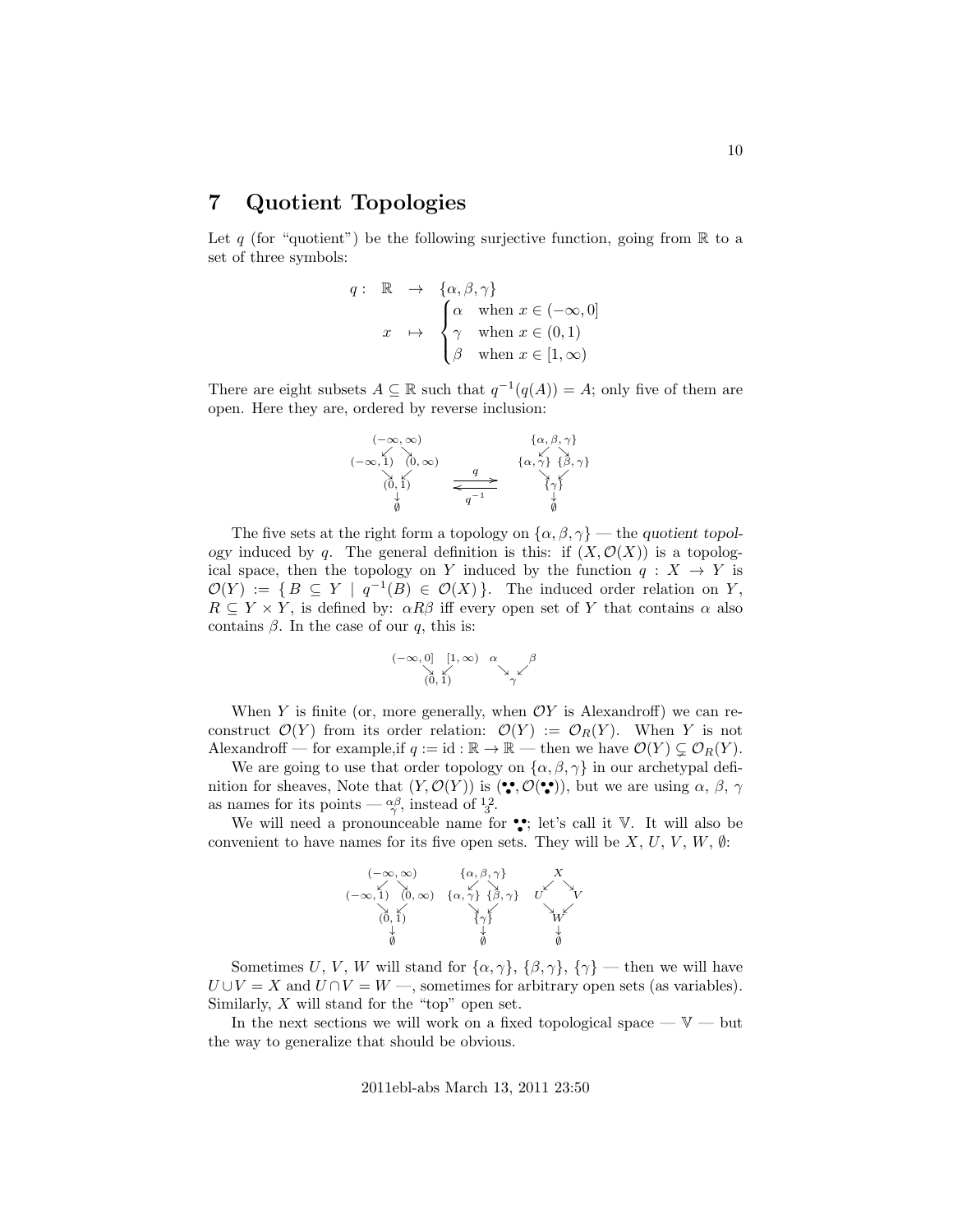#### 8 Covers

A cover (in V) is a subset of  $\mathcal{O}(X)$ ; a cover for  $U \in \mathcal{O}(X)$  is a subset of  $\mathcal{O}(X)$ whose union is U. We will use a notational convention to reduce the use of  $\mathcal{U}$ 's: U denotes a cover for U, V a cover for V, X a cover for X (the whole space), and so on; so we have  $\bigcup \mathcal{U} = U$ ,  $\bigcup \mathcal{V} = V$ , etc. As we may have different covers for the same open set we will use annotations to distinguish them: for example,  $\mathcal{U}'', \mathcal{U}^*.$ 

We can use subsets of  $\bullet\bullet$  to denote covers in V. For example,  $\frac{0}{0}^{0}$  (= {U, V}) is a cover for X.

Covers may be (downward) saturated, in the sense that if  $U \ni V$  and we have an arrow  $V \to W$  — i.e., if  $V \supset W$  — then we also have  $\mathcal{U} \ni W$ . For example,  $\begin{bmatrix} 0 \\ 1 \\ 0 \end{bmatrix}$  is not saturated, but  $\begin{bmatrix} 0 \\ 1 \\ 1 \end{bmatrix}$  is. Saturated covers correspond to open sets of  $\ddot{\bullet}$ .

We will use the annotation  $\cdot \cdot$  to indicate that a cover is saturated:  $\mathcal{U}^{\bullet}$ denotes a saturated cover for U, U an arbitrary one. Type-theoretically, a  $\mathcal{U}^{\bullet}$  is (dependent) pair made of a cover  $\mathcal U$  and a proof (or witness) that it is saturated; and a  $U$  is a triple composed of an open set U, a family of open subsets of X (or of  $U$ ), and a proof that the union of that family is  $U$ .

We have a natural operation that takes a saturated cover and forgets the proof that it is saturated; that operation goes from the set of saturated covers to the set of all covers. We also have a natural operation that takes an arbitrary cover and saturates it. In the spirit of  $[Och10]$ , we can name these operations  $\mathcal{U}^{\bullet} \hookrightarrow \mathcal{U}$  and  $\mathcal{U} \mapsto \mathcal{U}^{\bullet}$ , where  $\hookrightarrow$  is an injective  $\hookrightarrow$  and  $\hookrightarrow$  a surjective  $\hookrightarrow$ . The composite  $\mathcal{U}^{\bullet} \hookrightarrow \mathcal{U} \mapsto \mathcal{U}^{\bullet}$  is the identity, but the composite  $\mathcal{U} \mapsto \mathcal{U}^{\bullet} \hookrightarrow \mathcal{U}$ is not:

$$
\mathcal{P}(\overset{\bullet}{\bullet}) \overset{\text{coint}}{\Rightarrow} \mathcal{O}(\overset{\bullet}{\bullet}) \rightarrowtail \mathcal{P}(\overset{\bullet}{\bullet})
$$
\n
$$
\downarrow^{0}_{\uparrow} \downarrow \longrightarrow \overset{\circ}{\downarrow}^{1} \downarrow \longrightarrow \overset{\circ}{\downarrow}^{1}_{\downarrow}
$$

It is a kind of closure operation, as we shall see soon. Clearly,  $\mathcal{U} \mapsto \mathcal{U}^{\bullet} \hookrightarrow \mathcal{U}$ is a weird name for it, as the last  $\mathcal{U}'$  may be different from the first. We will fix that later.

A stronger kind of saturatioon is the following: we say that a cover  $\mathcal U$  is doubly saturated if it contains all the subsets of  $\bigcup \mathcal{U}$ . We will annotate doubly saturated covers with a  $\cdot\cdot\cdot$ , and besides the obvious forgetful operations  $\mathcal{U}^{\bullet\bullet} \hookrightarrow$  $U^{\bullet}$  and  $U^{\bullet\bullet} \hookrightarrow U$  we also have "double saturation" operations,  $U \mapsto U^{\bullet\bullet}$  and  $\mathcal{U}^{\bullet} \mapsto \mathcal{U}^{\bullet \bullet}$ . For example, to calculate  $\begin{pmatrix} 0 \\ 1 \end{pmatrix}^{\bullet \bullet}$  we need to add to  $\begin{pmatrix} 0 \\ 0 \end{pmatrix} = \{U, V\}$  all the subsets of  $\bigcup \{U, V\} = U \cup V = X$ ; the result is  $\frac{1}{1}$ <sup>1</sup>. The doubly-saturated covers are exactly the representable open sets of  $\ddot{\bullet}$ .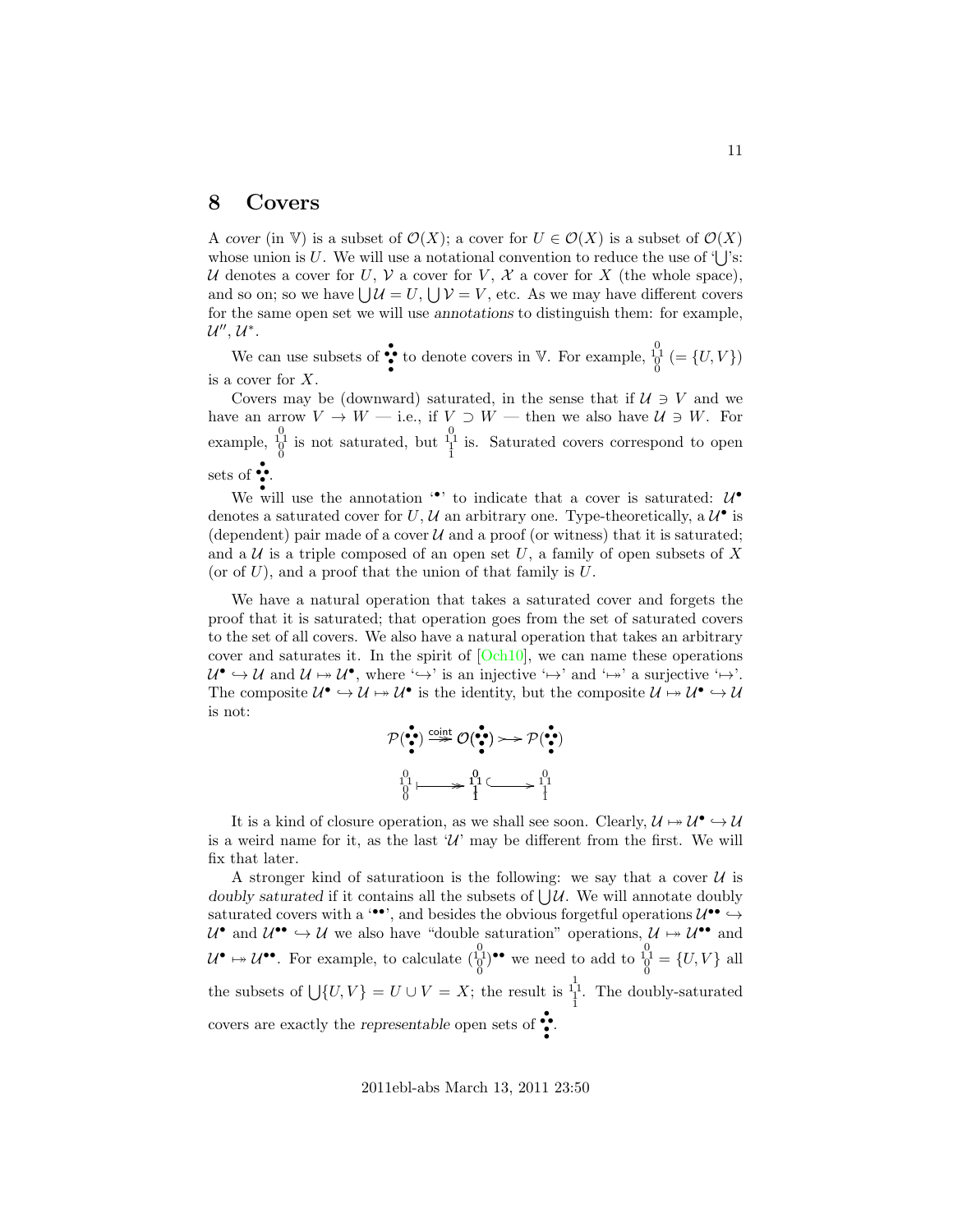The closure operation  $\mathcal{U}^{\bullet} \rightarrow \mathcal{U}^{\bullet}$  will be one of our main objects of interest here. It will be a key ingredient in defining sheaves and sheafification in the most natural setting, which is this: we start with an arbitrary DAG V, prime it once to obtain the topology  $\mathcal{O}(\mathbb{V})$  (which will be a Heyting algebra), and prime that to obtain the set of saturated covers:



In the diagram above the representables are marked in parentheses, and we give names to the seven saturated covers. It turns out that for any starting DAG D and any open set  $U \in \mathcal{O}(\mathbb{D})$  the set  $\{U^{\bullet} | U^{\bullet} \text{ is a saturated cover for } U \}$  is diamond-shaped; we mark with a  $\cdot\cdot\cdot$  its maximal element — a doubly saturated cover — and with a  $\cdot \bullet \cdot$  its minimal element — the smallest saturated cover for U. Here's why this happens.

Theorem. For any topological space  $(X, \mathcal{O}(X))$  and covers  $\mathcal{U}, \mathcal{V}, \mathcal{U}^{\bullet}, \mathcal{V}^{\bullet}$ ,  $\mathcal{U}^{\bullet\bullet}, \mathcal{V}^{\bullet\bullet}$  on it,

(i)  $\bigcup (\mathcal{U} \cup \mathcal{V}) = \bigcup \mathcal{U} \cup \bigcup \mathcal{V},$ 

(ii)  $\mathcal{U}^{\bullet} \cup \mathcal{V}^{\bullet}$  is saturated,

(iii)  $\mathcal{U}^{\bullet\bullet} \cup \mathcal{V}^{\bullet\bullet}$  is not necessarily doubly saturated,

 $(iv) \bigcup (\mathcal{U} \cap \mathcal{V}) \subseteq \bigcup \mathcal{U} \cap \bigcup \mathcal{V}$ 

 $(v) \bigcup (\mathcal{U}^{\bullet} \cap \mathcal{V}^{\bullet}) = \bigcup \mathcal{U}^{\bullet} \cap \bigcup \mathcal{V}^{\bullet}$ 

(vi)  $\mathcal{U}^{\bullet} \cap \mathcal{V}^{\bullet}$  is saturated,

(vii)  $\mathcal{U}^{\bullet\bullet} \cap \mathcal{V}^{\bullet\bullet}$  is doubly saturated.

Proof. The only non-trivial part is  $\bigcup (\mathcal{U}^{\bullet} \cap \mathcal{V}^{\bullet}) \supseteq \bigcup \mathcal{U}^{\bullet} \cap \bigcup \mathcal{V}^{\bullet}$ . Take any point  $\gamma \in \bigcup \mathcal{U}^{\bullet} \cap \bigcup \mathcal{V}^{\bullet}$ ; there are open sets  $W'$ ,  $W''$  with  $\gamma \in W' \in \mathcal{U}^{\bullet}$  and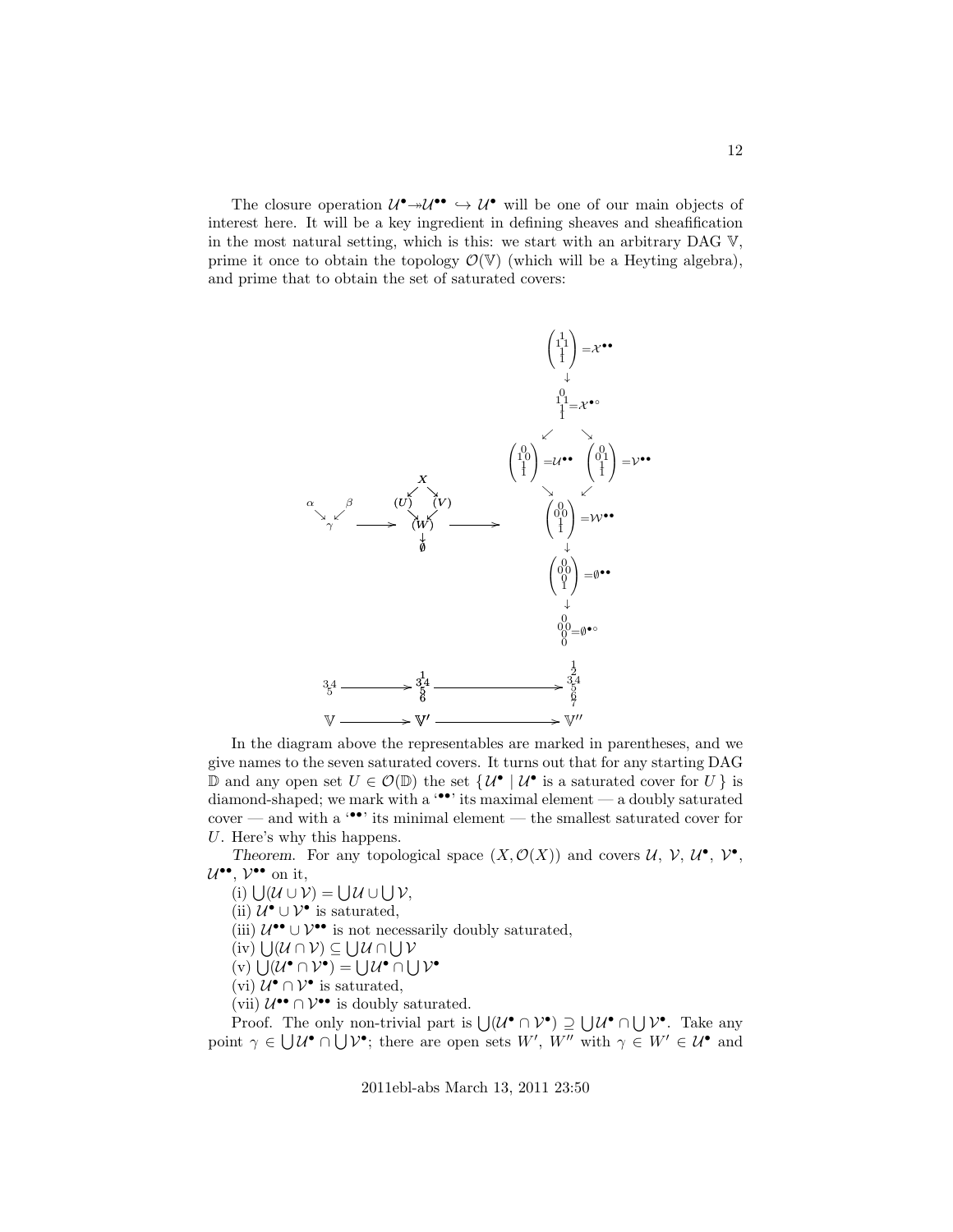$\gamma \in W'' \in \mathcal{V}^\bullet$ . Define  $W := W' \cap W''$ ; we have  $\gamma \in W \in \mathcal{U}^\bullet$  and  $\gamma \in W \in \mathcal{V}^\bullet$ , so  $\gamma \in W \in \mathcal{U}^{\bullet} \cap \mathcal{V}^{\bullet}$  and  $\gamma \in \bigcup (\mathcal{U}^{\bullet} \cap \mathcal{V}^{\bullet}).$ 

An easy corollary of this is that if  $\mathcal{U}^{\bullet}{}'$  and  $\mathcal{U}^{\bullet}{}''$  are two saturated covers of U, then  $\mathcal{U}^{\bullet} \cap \mathcal{U}^{\bullet}$  is still a saturated cover of U. Let's write satcovers(U) for the set of saturated covers of U. We know that satcovers $(U)$  is closed by arbitrary unions and finite intersections, and has  $\mathcal{U}^{\bullet\bullet}$  as its top element; if satcovers $(U)$ is finite then the intersection of all saturated covers of  $U$  is a still a cover of  $U$ , and is the minimal one; so:

Theorem. If  $\mathbb D$  is finite then for each set satcovers(U), for  $U \in \mathcal O(\mathbb D)$ , is a finite diamond-shaped region.

#### 9 Thinness

If  $\mathbb{C} = (A, R)$  and  $\mathbb{D} = (B, S)$  are directed graphs, we say that a function  $f: A \to B$  is an inclusion of  $\mathbb C$  in  $\mathbb D$  if for all points  $\alpha, \beta \in A$  we have  $\alpha R^* \beta$  iff  $f(\alpha)S^*f(\beta)$ ; for example,  $f = \begin{pmatrix} 15 \\ 4 \end{pmatrix}$  +  $\begin{pmatrix} 123 \\ 456 \end{pmatrix}$  is not an inclusion because  $4 \rightarrow 5 \in R$ but  $4 \in 5 \notin S$ . An equivalent, but less elementary, characterization of inclusions is the following:  $f : A \to B$  is an inclusion iff  $f^{-1}(\mathcal{O}(\mathbb{D})) = \mathcal{O}(\mathbb{C})$ . Note that being an inclusion is a stricter condition than being continuous.

We say the  $\mathbb C$  is contained in  $\mathbb D$  (notation:  $\mathbb C \leq \mathbb D$ ) when there is some inclusion  $f: \mathbb{C} \to \mathbb{D}$ .

It is easy the characterize those ZDAGs  $\mathbb D$  such that  $\mathbb D', \mathbb D'', \dots$  can all be represented as ZDAGs.

Definition. A directed graph  $\mathbb D$  is thin when  $\mathbf{\hat{\cdot}} \leq \mathbb D$  and  $\mathbf{\hat{\cdot\cdot}} \leq \mathbb D$ .

Theorem. If  $\mathbb D$  is not thin then  $\mathbb D''$  cannot be represented as a ZDAG. The proof follows immediately from the following five easy lemmas.

Lemma.  $\mathbb{D} \leq \mathbb{D}'$ . This generalizes the figure in section [3.](#page-4-0)

Lemma. If  $\mathbb{C} \leq \mathbb{D}$  then  $\mathbb{C}' \leq \mathbb{D}'$ .

Lemma. If  $(\bullet \bullet \bullet)' \leq \mathbb{D}$  then  $\mathbb{D}$  cannot be represented as a ZDAG.

Lemma.  $\bullet \bullet \bullet \leq D$  implies  $(\bullet \bullet \bullet)' \leq D'$ , which implies that  $D'$  cannot be a ZDAG.

Lemma.  $\bullet \bullet \bullet \leq \mathbb{D}$  implies  $\bullet \bullet \bullet \leq \mathbb{D}'$ , which implies that  $\mathbb{D}''$  cannot be a ZDAG.

The following diagram explains some of the lemmas above. The horizontal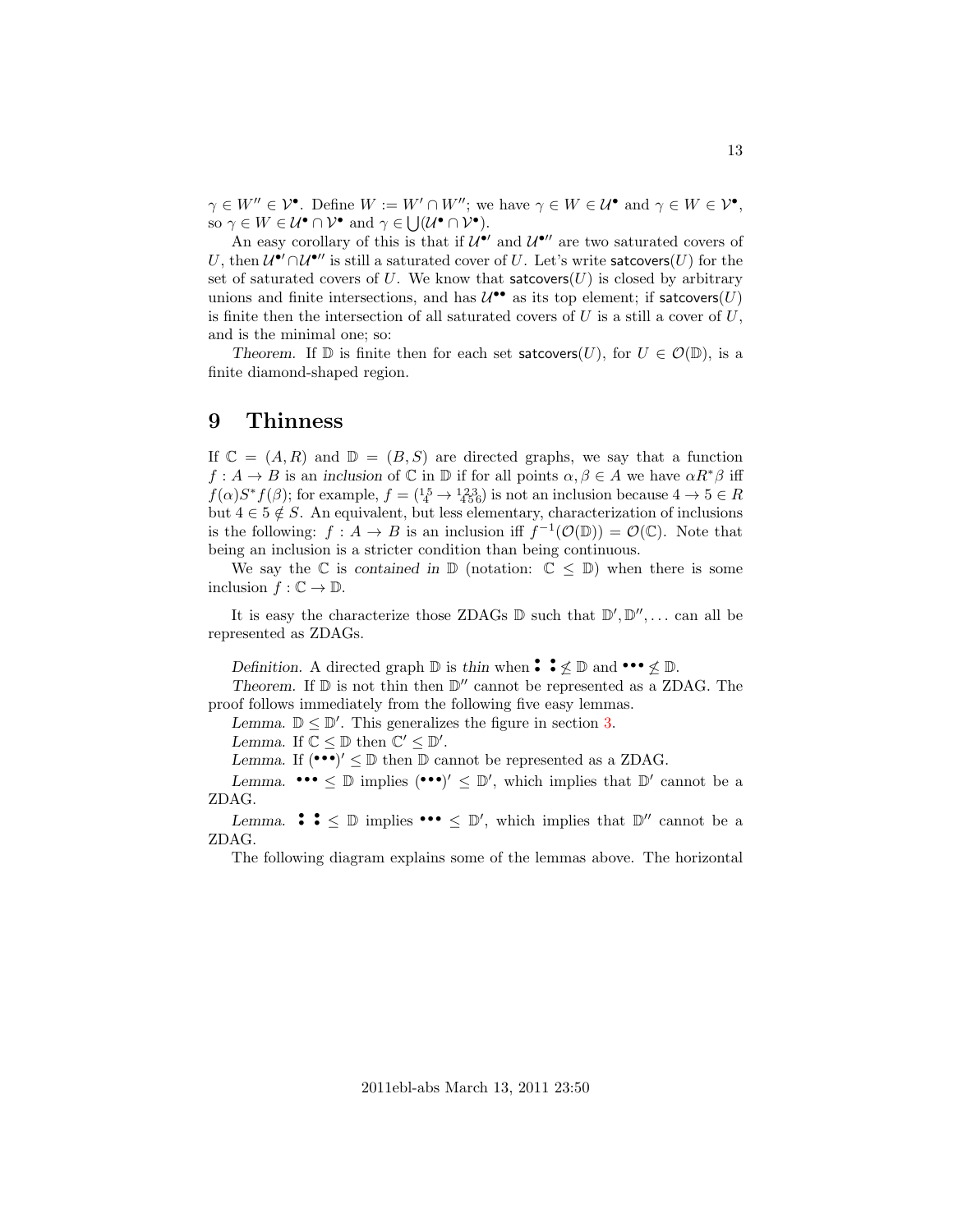$\leftrightarrow$  arrows are primings.



We also have a kind of a converse for the theorem above.

Lemma. If a ZDAG  $\mathbb D$  has three or more connected components then  $\cdot \cdot \cdot \leq \mathbb D$ , and so D it is not thin.

Lemma. If a ZDAG D has two connected components and each of them has more than one vertex, then  $D$  is not thin.

Lemma. A thin ZDAG with exactly two connected components is isomorphic to a isolated point plus a tower with  $n$  points.

Lemma. If the ZDAG  $\mathbb D$  is (isomorphic to) an isolated point plus a tower of

*n* points then  $\mathbb{D}'$  is a tilted  $2 \times (n+1)$  rectangle. For example:  $(\bullet \bullet)' = \bullet \bullet \bullet$ .

Lemma. If  $\mathbb D$  is a thin ZDAG with a single connected component then  $\mathbb D'$  is also a thin ZDAG with a single connected component.

Theorem. If  $\mathbb D$  is a thin ZDAG then  $\mathbb D'$  is also a thin ZDAG.

We can combine both theorems: let  $\mathbb D$  be a ZDAG; then  $\mathbb D', \mathbb D'', \dots$  are all ZDAGs iff  $\mathbb D$  is thin — and if  $\mathbb D$  is a thin ZDAG then  $\mathbb D', \mathbb D'', \dots$  are all thin ZDAGs, with a single connected component each.

We saw how thin ZDAGs are nice. Now we will see that they are useful.

#### 10 Presheaves

A proto-presheaf F on a directed graph  $\mathbb{D} = (A, R)$  is a pair  $(F_0, F_1)$ , where  $F_0$ is the "action on objects" of  $F$ , which receives points of  $A$  and returns sets, and  $F_1$  is the "action on morphisms" of F, that takes each arrow  $\alpha \to \beta$  of A to a map from  $F(\alpha)$  to  $F(\beta)$ . For example, a proto-presheaf on  $\bullet$  can be drawn as:



2011ebl-abs March 13, 2011 23:50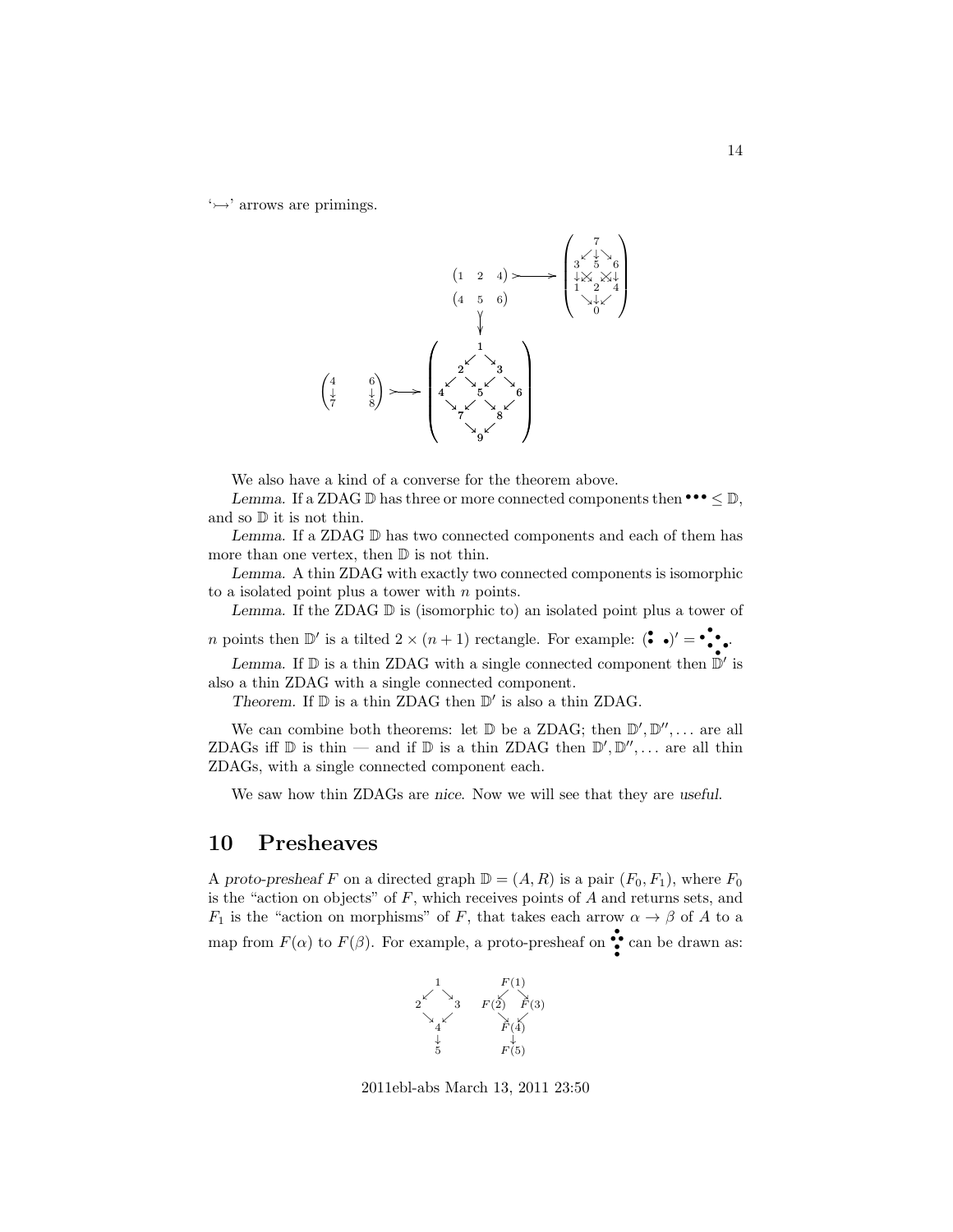A presheaf F on a directed graph  $\mathbb{D} = (A, R^*)$  — note that now we are using  $R^*$ , not  $R$  — is a proto-presheaf F on D plus the assurance that F is functorial, i.e., that for reflexive arrows  $\alpha \to \alpha$  the associated function  $F(\alpha \to \alpha) : F(\alpha) \to$  $F(\alpha)$  is the identity, and that for composable arrows  $\alpha \to \beta$  and  $\beta \to \gamma$  we have  $F_1(\alpha \to \beta); F_1(\beta \to \gamma) = F_1(\alpha \to \beta; \beta \to \gamma).$ 

This is a classical example of a presheaf. Let  $\mathbb{D}$  be  $(\mathcal{O}(\mathbb{R}), \supseteq)$  — a huge poset — and set  $\mathcal{C}_0^{\infty}(U)$  to the set  $\{f: U \to R \mid f \text{ is } C^{\infty}\}\$  and  $\mathcal{C}_1^{\infty}$  to the operation that restricts the domain of those functions; for each reverse inclusion  $U ">= V$ in  $\mathbb{D},\,\mathcal{C}^\infty_1$  applied to the arrow  $U\to V$  yields the restriction function

$$
\mathcal{C}^{\infty}_1(U \to V) : \qquad \begin{array}{ccc} \mathcal{C}^{\infty}_0(U) & \to & \mathcal{C}^{\infty}_0(V) \\ f_U & \mapsto & f_U|_V \\ (f_U: U \to \mathbb{R}) & \mapsto & (f_U|_V: V \to \mathbb{R}) \end{array}
$$

Now define a presheaf  $\mathcal{C}^{\infty}$  on  $\bullet$  by composing  $\mathcal{C}^{\infty}$  with the quotient q of section [7:](#page-9-0)



And this will be our other favorite example; we will call it the evil presheaf, and we will see soon that it fails the two conditions that a presheaf must obey to be a sheaf.



Let's set, temporarily,  $U := (-\infty, 1)$  and  $V := (0, \infty)$ . If we start with any two functions  $f_U \in C^{\infty}(U)$  and  $f_V \in C^{\infty}(V)$  that are "compatible", in the sense that  $f_U|_{U\cap V} = f_V|_{U\cap V}$ , then there exists exactly one "glueing" for them, i.e., a function  $f_{U\cup V} \in \mathcal{C}^{\infty}(U \cup V)$  such that  $f_U = f_{U\cup V}|_U$  and  $f_V = f_{U\cup V}|_V$ . The same happens in  $\mathcal{C}^{\infty}$ , but now  $U = {\alpha, \gamma}$  and  $V = {\beta, \gamma}$ , and so the notion of "restriction" is a bit more abstract; now to obtain  $f_U|_{U\cap V}$  from  $f_U$  we have to do  $f_U|_{U\cap V} := F(U \to W)(f_U)$ .

In the evil presheaf E the sets  $E(X), \ldots, E(\emptyset)$  and the "restriction functions"  $E(X \to U), \ldots, E(W \to \emptyset)$  were chosen arbitrarily. They obey functoriality (because  $E(X \to U); E(U \to W) = E(X \to V); E(V \to W)$ ), but not the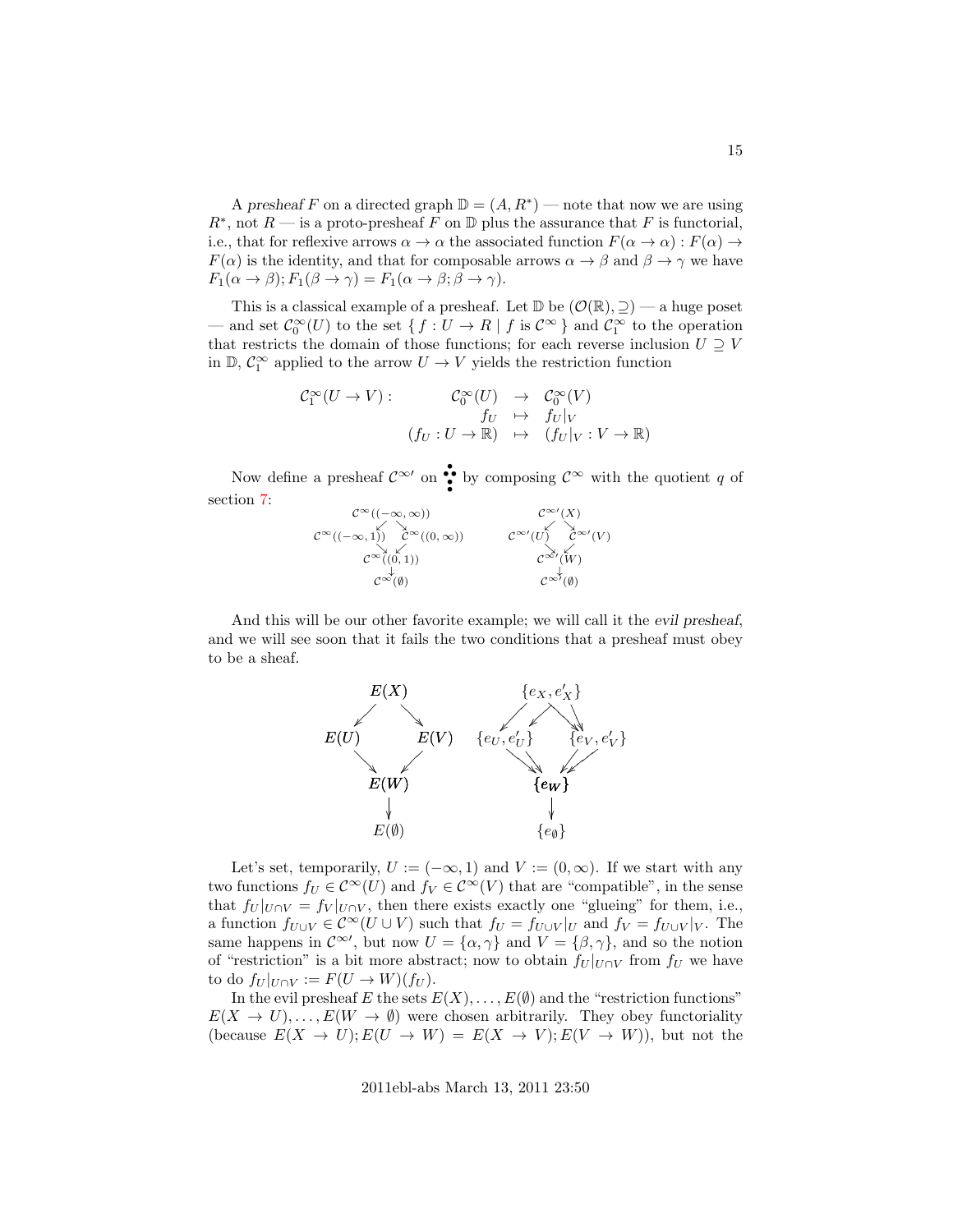idea that "compatible functions must have exactly one glueing":  $e_U$  and  $e_V$ are compatible yet they have two different glueings,  $e_X$  and  $e'_X$ ;  $e'_U$  and  $e'_V$  are compatible but can't be glued.

The best way to formalize the glueing condition in its general form is by using prestacks (as in  $[\text{Sim}01]$ , sections 3–5).

### <span id="page-15-0"></span>11 Prestacks

Let's write  $\Sigma A$  for the disjoint union of all the "fibers" in a presheaf  $A$ ; example,  $\Sigma E = E(X) \amalg ... \amalg E(\emptyset)$ . We can define a function  $\llbracket \cdot \rrbracket : \Sigma A \to \Omega$ , that returns for each  $a_U \in A(U) \subset \Sigma A$  the corresponding  $U$  — the "extent" of  $a_U$ . We can also define a binary operation,  $\langle \cdot \rangle$ , usually non-commutative, that in reality will be several different operations packed into one, and that will sometimes behave as intersection, sometimes as restriction. We start by defining what happens when the '·' receives two elements from the disjoint union  $\Omega$  II  $\Sigma A$ . There are four cases:

$$
U \cdot V := U \cap V
$$
  
\n
$$
U \cdot b_V := U \cdot [b_V]
$$
  
\n
$$
= U \cap V
$$
  
\n
$$
a_U \cdot V := A([a_U] \rightarrow [a_U] \cdot V)(a_U)
$$
  
\n
$$
= A(U \rightarrow U \cap V)(a_U)
$$
  
\n
$$
= a_U|_{U \cap V}
$$
  
\n
$$
a_U \cdot b_V := A([a_U] \rightarrow [a_U] \cdot [b_V])(a_U)
$$
  
\n
$$
= A(U \rightarrow U \cap V)(a_U)
$$
  
\n
$$
= a_U|_{U \cap V}
$$

Note that  $a_U \cdot b_V = b_V \cdot a_U$  exactly when  $a_U$  and  $b_V$  are compatible, and that the operation  $\cdot$  is associative; also our discipline of always writing the "extent" of a point of  $\Sigma A$  as its subscript is paying off!

Now we will extend that operation to let it receive and return elements from  $\Omega \amalg \Sigma A \amalg \mathcal{P}(\Omega) \amalg \mathcal{P}(\Sigma A)$  — but to avoid confusion we will not go beyond single applications of 'P'. We use the standard trick: if x and y are elements and X and  $Y$  are sets, then:

$$
\begin{array}{rcl}\nx \cdot Y & := & \{x \cdot y \mid y \in Y\} \\
X \cdot y & := & \{x \cdot y \mid x \in X\} \\
X \cdot Y & := & \{x \cdot y \mid x \in X, y \in Y\}\n\end{array}
$$

By doing that we get an operation  $\cdot$  that is in fact 16 different operations being treated as one. If  $a_{\mathcal{U}}$  and  $b_{\mathcal{V}}$  stand for subsets of  $\Sigma A$ , then...

| and the state of the state | V                                                                        | $b_V$                                                   | $\mathcal{V}$                                             | $b_{\mathcal{V}}$                                                 |
|----------------------------|--------------------------------------------------------------------------|---------------------------------------------------------|-----------------------------------------------------------|-------------------------------------------------------------------|
|                            | $U \cdot V \in \Omega$                                                   | $U \cdot b_V \in \Omega$                                | $U\cdot \mathcal{V}\in \mathcal{P}(\Omega)$               | $U \cdot b_{\mathcal{V}} \in \mathcal{P}(\Omega)$                 |
| $a_U$                      | $a_{IJ} \cdot V \in \Sigma A$                                            | $a_U \cdot b_V \in \Sigma A$                            | $a_U \cdot \mathcal{V} \in \mathcal{P}(\Sigma A)$         | $a_U \cdot b_V \in \mathcal{P}(\Sigma A)$                         |
| $U \perp$                  | $\mathcal{U}\cdot V\in\mathcal{P}(\Omega)$                               | $\mathcal{U} \cdot b_V \in \mathcal{P}(\Omega)$         | $\mathcal{U}\cdot\mathcal{V}\in\mathcal{P}(\Omega)$       | $\mathcal{U} \cdot b_{\mathcal{V}} \in \mathcal{P}(\Omega)$       |
|                            | $a_{\mathcal{U}} \mid a_{\mathcal{U}} \cdot V \in \mathcal{P}(\Sigma A)$ | $a_{\mathcal{U}} \cdot b_{V} \in \mathcal{P}(\Sigma A)$ | $a_{\mathcal{U}}\cdot\mathcal{V}\in\mathcal{P}(\Sigma A)$ | $a_{\mathcal{U}} \cdot b_{\mathcal{V}} \in \mathcal{P}(\Sigma A)$ |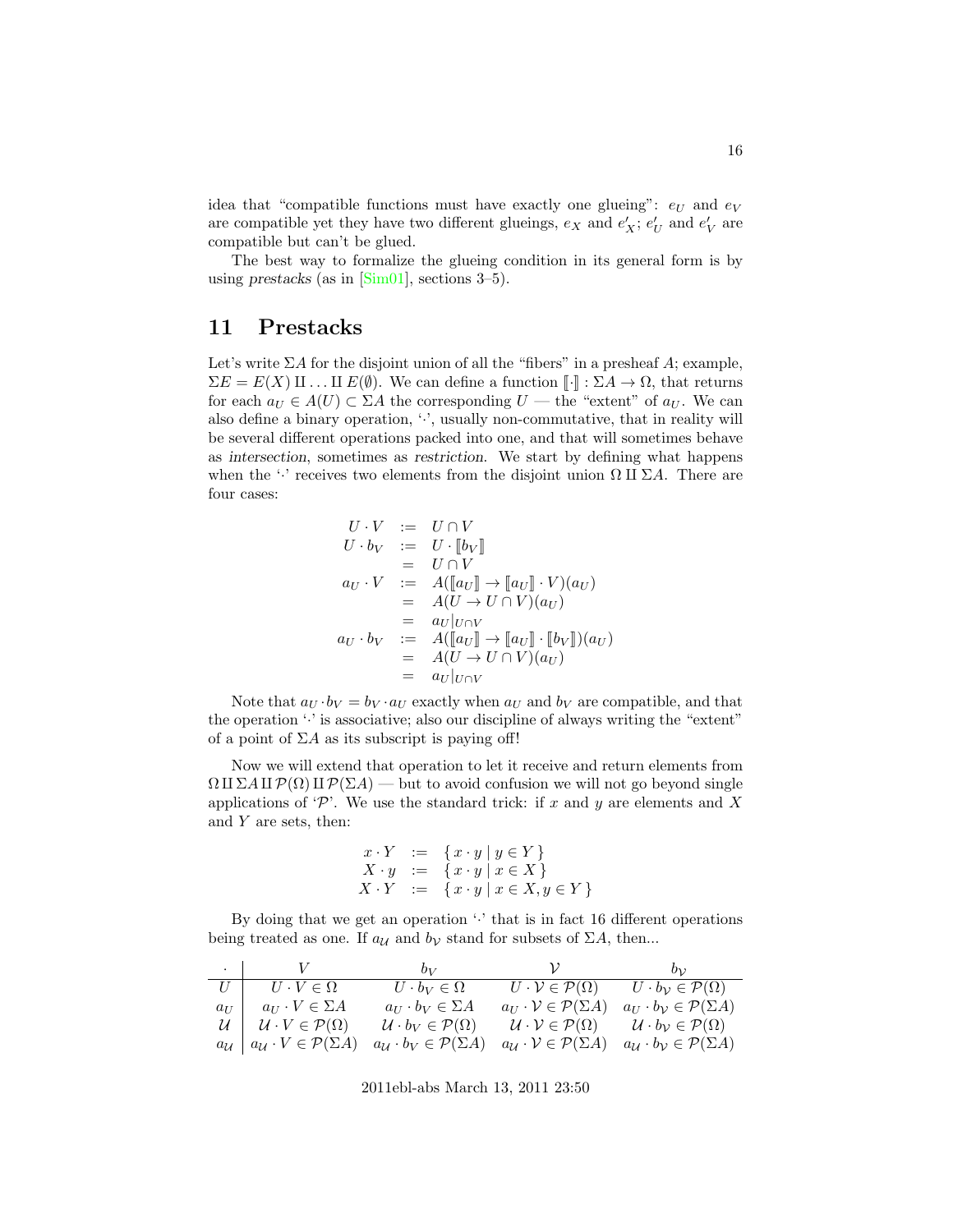(...)

A compatible family is a set  $a_{\mathcal{U}} \subset \Sigma A$  such that all its elements commute. If  $a_{\mathcal{U}}$  is a compatible family then we can't have  $a_V, b_V \in a_{\mathcal{U}}$  with  $\llbracket a_V \rrbracket = \llbracket b_V \rrbracket$ and  $a_V \neq b_V$ ; so  $\llbracket \cdot \rrbracket$  is injective on  $a_U$ , and establishes a bijection between  $a_U$ and  $\mathcal{U} := [\![a_{\mathcal{U}}]\!] = {\{[\![a_V]\!] \mid a_V \in a_{\mathcal{U}}\} }$ . Let's establish a convention: from now on, when we write a subset of  $\Sigma A$  as  $a_{\mathcal{U}}$  that will mean that it is a compatible family, with  $\llbracket a_U \rrbracket = U$ ; subsets of  $\Sigma A$  that are not necessarily compatible families will be written as  $A'$ , B, etc. Also, we will denote the element of  $a_{\mathcal{U}}$  over  $V \in \mathcal{U}$  as  $(a_{\mathcal{U}})(V)$ , or simply as  $a_V$ .

A cover  $U \subset \Omega$  is saturated iff  $U \cdot \Omega = U$ . A coherent family  $a_{\mathcal{U}}$  is saturated iff  $a_{\mathcal{U}} \cdot \Omega = a_{\mathcal{U}}$ . If  $\mathcal{U}^{\bullet}$  and  $\mathcal{V}^{\bullet}$  are saturated covers then  $\mathcal{U}^{\bullet} \cdot \mathcal{V}^{\bullet} = \mathcal{U}^{\bullet} \cap \mathcal{V}^{\bullet}$ . A cover U is representable iff there exists a U with  $U = U \cdot \Omega$ . If  $\mathcal{U}^{\bullet} \supset \mathcal{V}^{\bullet}$  then  $a_{\mathcal{U}^{\bullet}} \cdot \mathcal{V}^{\bullet}$  is the restriction of  $a_{\mathcal{U}^{\bullet}}$  to  $\mathcal{V}^{\bullet}$ .

### 12 Heyting Algebras

Every  $\mathcal{O}(X)$  is a Heyting Algebra.

When X is Alexandroff  $\mathcal{O}(X)$  is even bi-Heyting.

Every  $\mathbb{D}'$  is a Heyting Algebra.

Diagram and example:



Explain that we are now using the arrows in the standard direction (inclusion). The  $\top$  ("top") is terminal. Suggestion to the reader: change the values of  $P$ ,  $Q$ ,  $R$  above; when one of the vertical arrows of the adjunction disappears the other also does.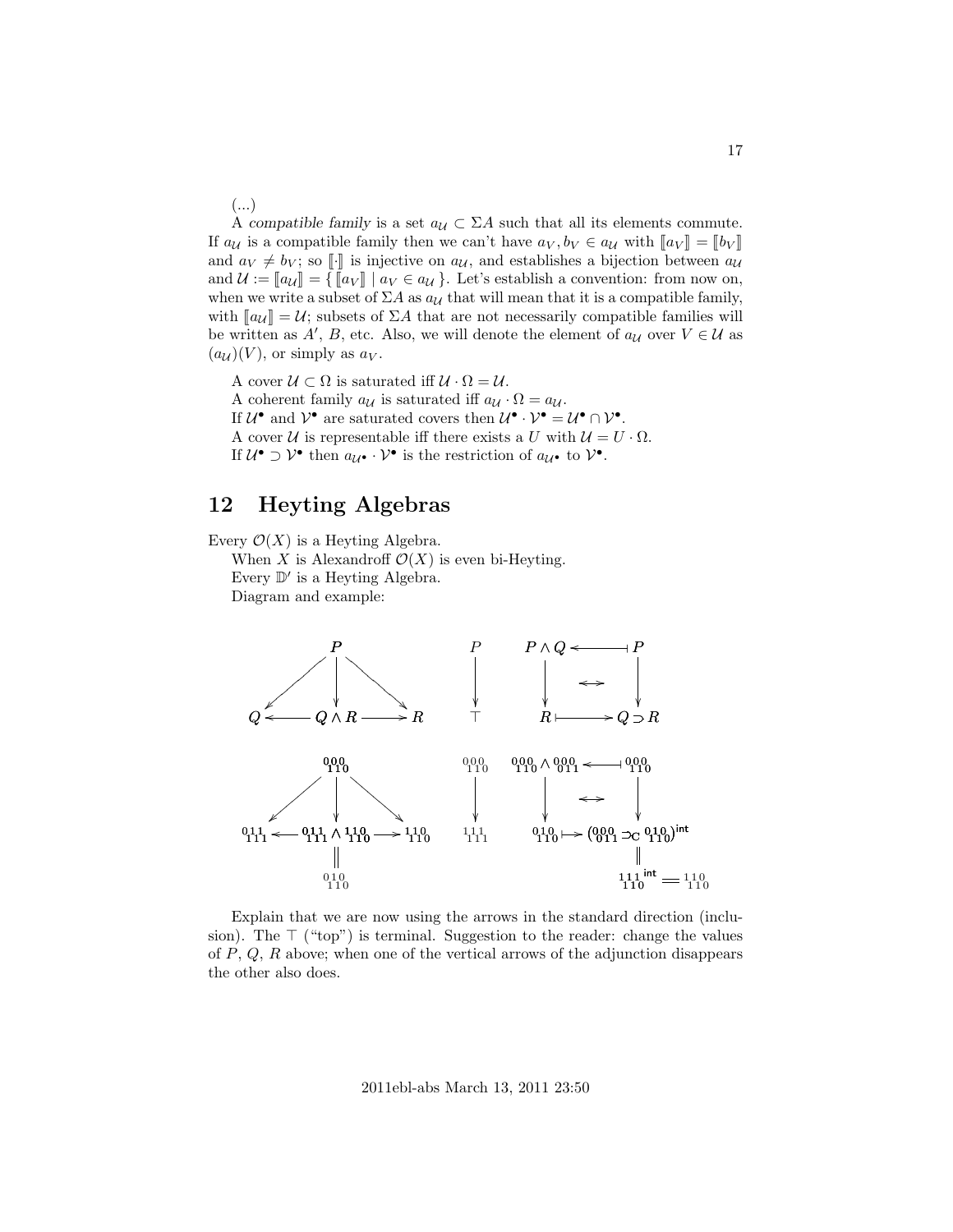### 13 Modalized Heyting Algebras

A.k.a. Lawvere-tierney topologies ([\[MM92\]](#page-22-3), section V.1), or local operators  $([Joh02],$  $([Joh02],$  $([Joh02],$  section A4.4)

Look at the space of saturated covers as a HA.

Rename it to  $\Omega$ ; then  $\Omega = \{ \emptyset^{\bullet \circ}, \dots, \mathcal{X}^{\bullet \bullet} \}$ 

(in the archetypal case).

The saturated covers will play the role of truth-values.

Let's loot at the operation  $\cdot^* : \Omega \to \Omega$  (double saturation, with a new name). Important properties:  $P \vdash P^* = P^{**}, P \vdash Q$  implies  $P^* \vdash Q^*, P^* \wedge Q^* =$  $(P \wedge Q)^*$ .

From just these properties we can prove all these about how the modality interacts with  $\land$ ,  $\lor$ ,  $\supset$ :



(Insert the diagrams for  $\lor$  and  $\supset)$ (Prove and explain everything)

### 14 Finite Modalized Heyting Algebras

We have a kind of dual to ∗ (minimal saturated cover). The sets of the form  $\{Q \mid Q^* = P^*\}$  are diamond-shaped. Show the adjunction and examples. Show how to recover ∗ from the set of ∗-stable truth-values. The set of ∗-stable truth-values is a HA. Each ∗ induces a quotient. A definition of sheaf.

### 15 Finite Heyting Algebras

Def: the evil DAG, E is the one pictured below: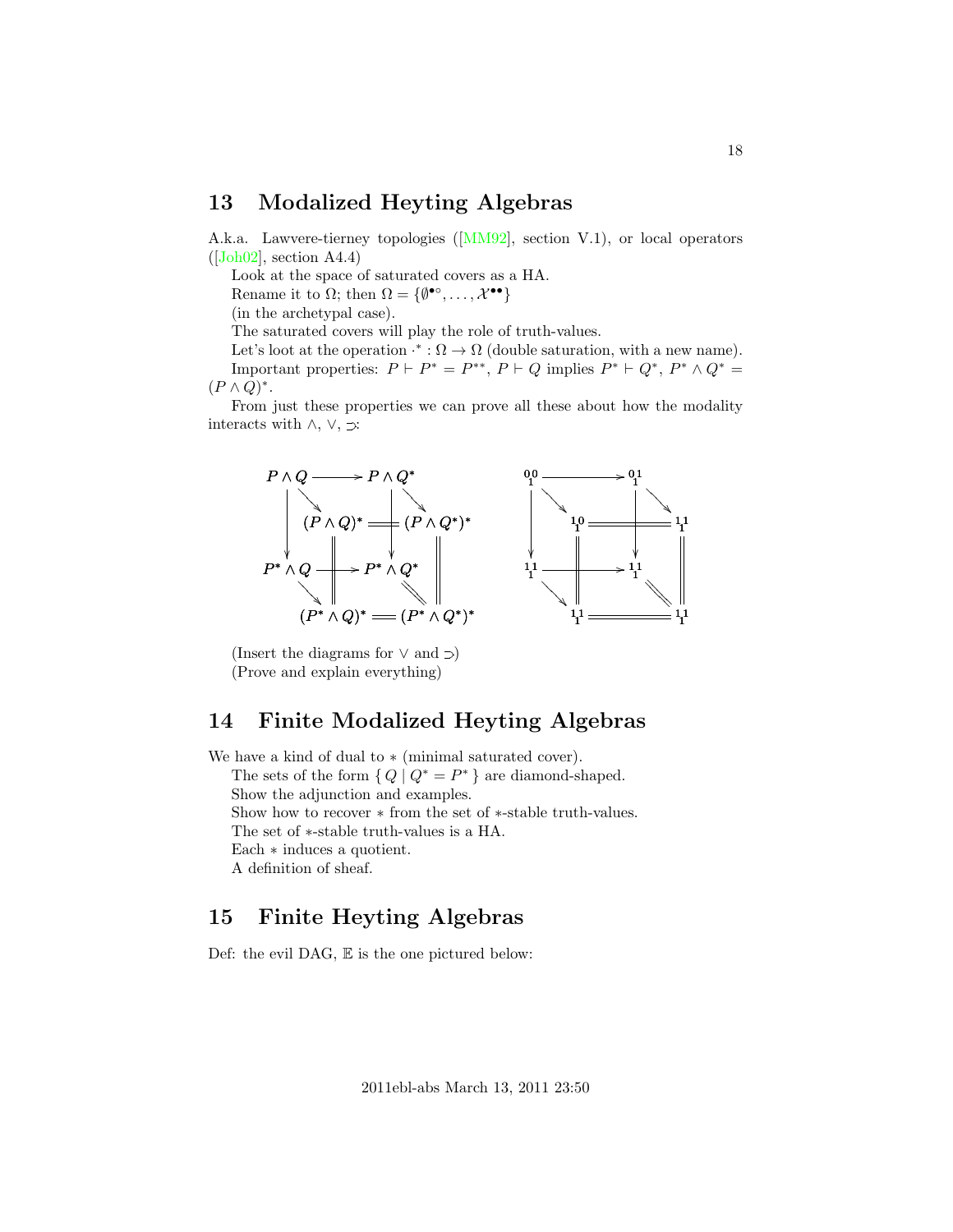

[It is not a HA; explain why. Three reasons: 1) it is not "graded", i.e., the operation that calculates the y-coordinate gives incoherent results for  $\alpha$ ; 2) it is not distributive; 3) ...]

Update, 2011mar08: [Grä11] has a lot about that! I'm reading it — and I need to change a lot of the terminology here.

(An interesting theorem, quite non-trivial: a ZDAG that is a Heyting Algebra  $\mathbb D$  is always a  $\mathbb C'$ . To locate the points of  $\mathbb D$  that are in the image of  $\mathbb C$  we take each essential arrow  $\alpha \to \beta$  in  $\mathbb D$  and we check that the "difference set" associated to  $\alpha \to \beta$ ,  $\downarrow \alpha \setminus \downarrow \beta$  has a lower element...)

## 16 Subobject Classifiers

Let 1 be the singleton set  $\{*\}$  in Set, let  $\Omega \in$  Set be the set  $\{0,1\}$ , and let  $\top : 1 \to \Omega$  be the morphism that takes  $*$  to  $1 \in \{0,1\}$ . Then  $\top$  has this very nice property: for every monic  $A' \rightarrowtail A$  there is exactly one map  $\chi_{A'} : A \rightarrow \Omega$ — the characteristic function of the image of  $A'$  in  $A$  — that makes this square a pullback:



We will see how to generalize this a bit, to categories of the form  $\mathbf{Set}^{\mathbb{C}}$ , where  $\mathbb C$  is a poset; the main aim of this section is to show how to "understand" (in the sense of [\[Och10\]](#page-22-0)) the following statement:

Let  $\Omega \in \mathbf{Set}^{\mathbb{C}}$  be the functor whose action on objects is  $U \mapsto \mathrm{Sub}(\mathrm{Hom}_{\mathbb{C}}(U,-)),$ and let  $\top : 1 \to \Omega$  be the natural transformation defined by  $\top(U)(*) =$  $\text{Hom}_{\mathbb{C}}(U, -) \in \text{Sub}(\text{Hom}_{\mathbb{C}}(U, -)).$  Then for every monic  $A' \rightarrowtail A$  in **Set<sup>C</sup>** there is exactly one morphism  $\chi_{A'}: A \to \Omega$  making the square (∗) a pullback.

Our archetypal case will be  $\mathbb{C} := \mathbb{K} = \bullet$ , with arrows going down. The objects of K are named X, U, V, W, Ø, and, for example,  $\text{Hom}_{\mathbb{K}}(U, W) = \{\rho_{UW}\}\$ and  $\text{Hom}_{\mathbb{K}}(U, X) = \{\}.$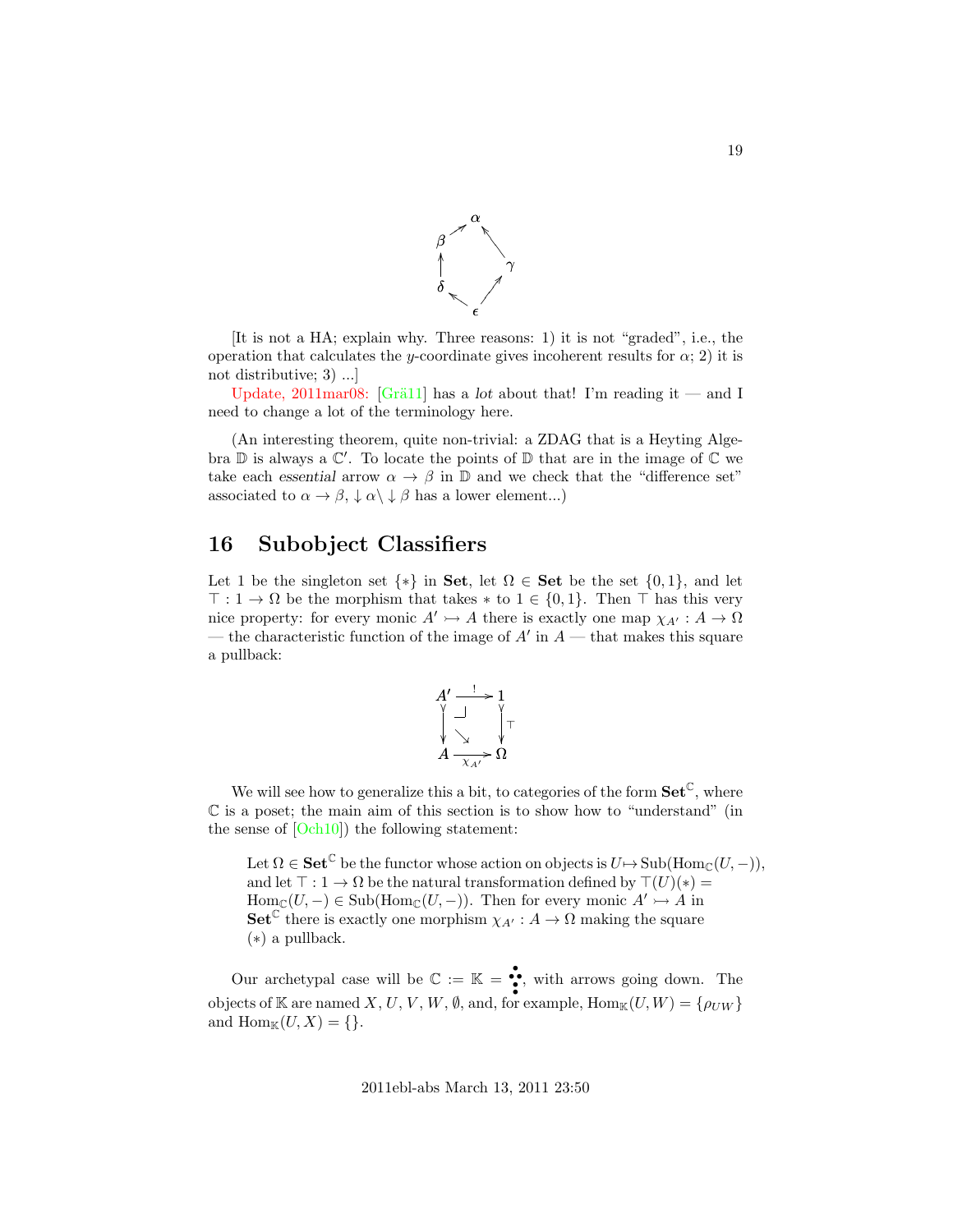The functor  $\text{Hom}_{\mathbb{K}}(U, -)$  acts on objects as  $V \mapsto \text{Hom}_{\mathbb{K}}(U, v)$ , i.e., it is:

$$
\begin{array}{ccc}\n\operatorname{Hom}_{\mathbb{K}}(U,X) & \{\} \\
\operatorname{Hom}_{\mathbb{K}}(U,U) & \operatorname{Hom}_{\mathbb{K}}(U,V) & \{\rho_{UU}\} \\
\operatorname{Hom}_{\mathbb{K}}(\tilde{U},W) & = & \{\rho_{UU}\} \\
\operatorname{Hom}_{\mathbb{K}}(U,\emptyset) & \{\rho_{U\emptyset}\} \\
\end{array}
$$

It acts on morphisms like this: for a morphism  $\rho_{VW} : V \to W$ ,

$$
\text{Hom}_{\mathbb{K}}(U, \rho_{VW}) : \text{Hom}_{\mathbb{K}}(U, V) \rightarrow \text{Hom}_{\mathbb{K}}(U, W)
$$

$$
\rho_{UV} \rightarrow \rho_{VW} \circ \rho_{UV}.
$$

For each  $U \in \mathbb{K}$ , Sub(Hom<sub>K</sub> $(U, -)$ ) is the set of subfunctors of Hom<sub>K</sub> $(U, -)$ , i.e., of those  $S : \mathbb{K} \to \mathbf{Set}$  such that: 1) for each  $V \in \mathbb{K}$  we have  $S(V) \subseteq$  $Hom_{\mathbb{K}}(U, V)$ , and 2) S is a functor. Note that



is not a functor; using the language of section [11,](#page-15-0) if  $s \in \Sigma S$  then all the points of  $s \cdot \Omega$  are forced to belong to  $\Sigma S$  too — otherwise S can't be a functor.

We can use the following notation for an element S of  $\text{Sub}(\text{Hom}_{\mathbb{K}}(U,-))$ : a '' marks each object of K, e.g. X, for which  $\text{Hom}_{\mathbb{K}}(U, X) = \{\}$ ; in the other positions we use '0's and '1's to denote the characteristic function of  $S \rightarrow \text{Hom}_{\mathbb{K}}(U, -)$ . So  $\stackrel{0}{\underset{1}{\uparrow}}$  is this subfunctor of  $\text{Hom}_{\mathbb{K}}(U, -)$ :



Let's write  $\Omega_{\mathbb{K}}$  for the functor from  $\mathbb{K}$  to **Set** whose action on objects is  $U \mapsto \mathrm{Sub}(\mathrm{Hom}_{\mathbb{K}}(U, -))$ ; so  $\Omega_{\mathbb{K}}(U) = \left\{ \begin{matrix} 0 & 0 & 0 & 1 \\ 0 & 0 & 0 & 1 \\ 0 & 0 & 1 & 1 \end{matrix} \right\}$ }. We can picture  $\Omega_{\mathbb{V}}$  and  $\Omega_{\mathbb{K}}$ as:

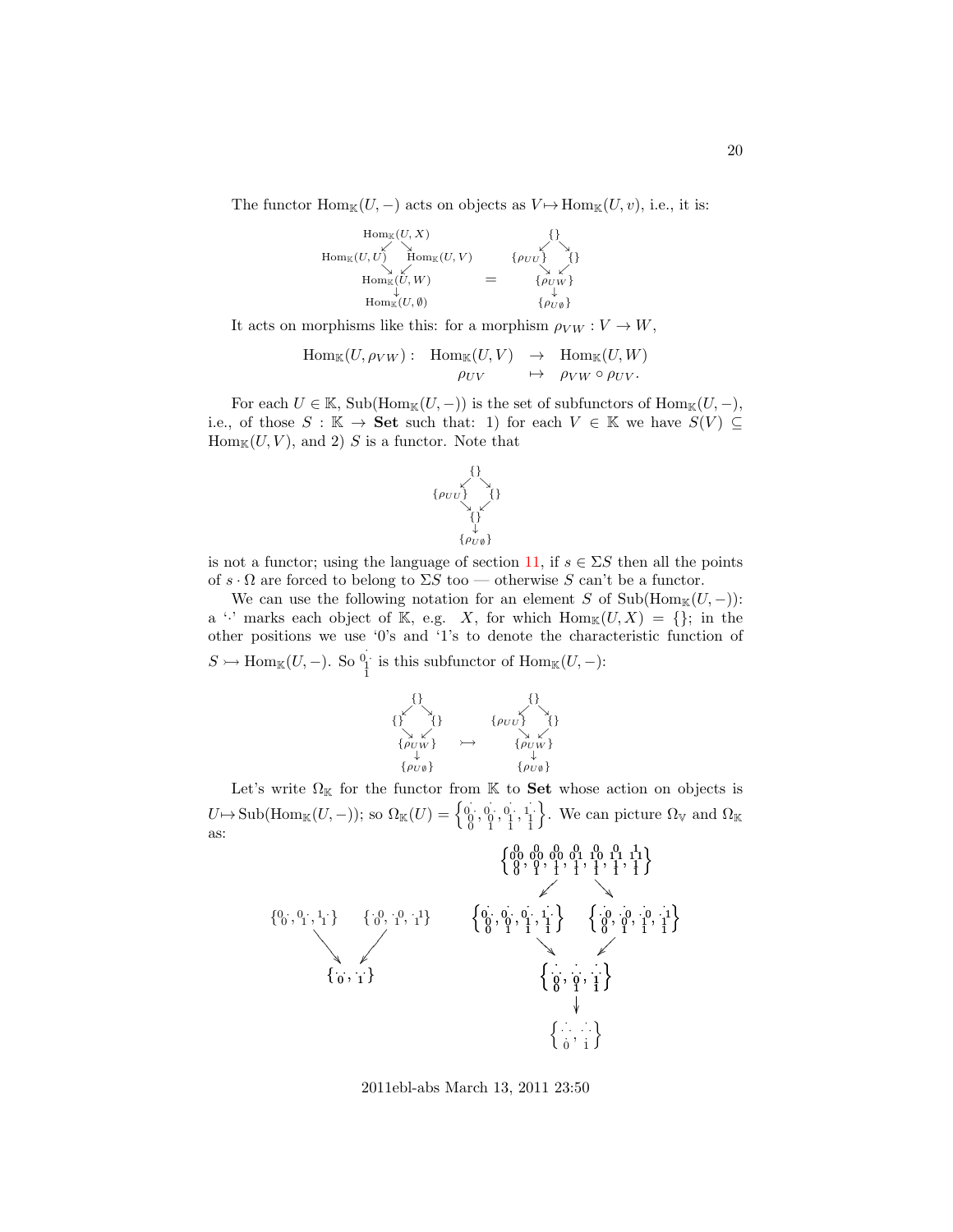[The action on objects of  $\Omega$  is graphically obvious, but how do we formalize it?]

[Show that these ' $\Omega$ 's obey the axiom]

[Show how to represent  $\Omega_j$  and  $J$  graphically for a modality  $j$ ]

## 17 Étale spaces

On the top square: the adjunction  $\Lambda \dashv \Gamma$ ;

On the lower  $|\cdot|$ : the counit  $\epsilon_Y$  (etalification), and the unit  $\eta_P$  (sheafification).

$$
\begin{pmatrix}\n\bigcup_{X \ni x} \text{colim } P(U) \\
\downarrow \\
X\n\end{pmatrix} \leftarrow \begin{pmatrix}\n\bigcup_{X} \text{colim } V \\
\downarrow \\
\downarrow \\
X\n\end{pmatrix} \longrightarrow (U^{\text{op}} \mapsto P(U))
$$
\n
$$
\begin{pmatrix}\nY \\
\downarrow \\
X\n\end{pmatrix} \longmapsto (U^{\text{op}} \mapsto \{s : U \to Y\})
$$
\n
$$
\begin{pmatrix}\n\bigcup_{X \ni x} \text{colim } \{s : U \to Y\} \\
\downarrow \\
X\n\end{pmatrix} \qquad (U^{\text{op}} \mapsto P(U))
$$
\n
$$
\begin{pmatrix}\nY \\
\downarrow \\
\downarrow \\
X\n\end{pmatrix} \qquad (U^{\text{op}} \mapsto \{s : U \to \bigcup_{X \ni x} \text{colim } P(U)\})
$$
\n
$$
\text{Top}/X \leq \frac{\Lambda}{\Gamma} \text{Set}^{\mathcal{O}(X)^{\text{op}}}
$$

If  $X = V = \bullet \bullet$  then this gives an adjunction between  $\text{Top}/\mathbb{V}$  and  $\text{Set}^{\mathcal{O}(\mathbb{V})^{\text{op}}} = \text{Set}^{\mathbb{K}}$ . I know how the sheafification  $\eta$  acts on the evil presheaf, but not yet how  $\Lambda$ ,  $\Gamma$ ,  $\epsilon$  work.

$$
\begin{aligned}\n\downarrow \alpha &= \frac{10}{1} = U \\
\downarrow \beta &= \frac{01}{1} = V \\
\downarrow \gamma &= \frac{01}{1} = W \\
\uparrow \downarrow \alpha &= \uparrow U = \frac{10}{0} = \{X, U\} \\
\uparrow \downarrow \beta &= \uparrow V = \frac{0}{0} = \{X, V\}\n\end{aligned}
$$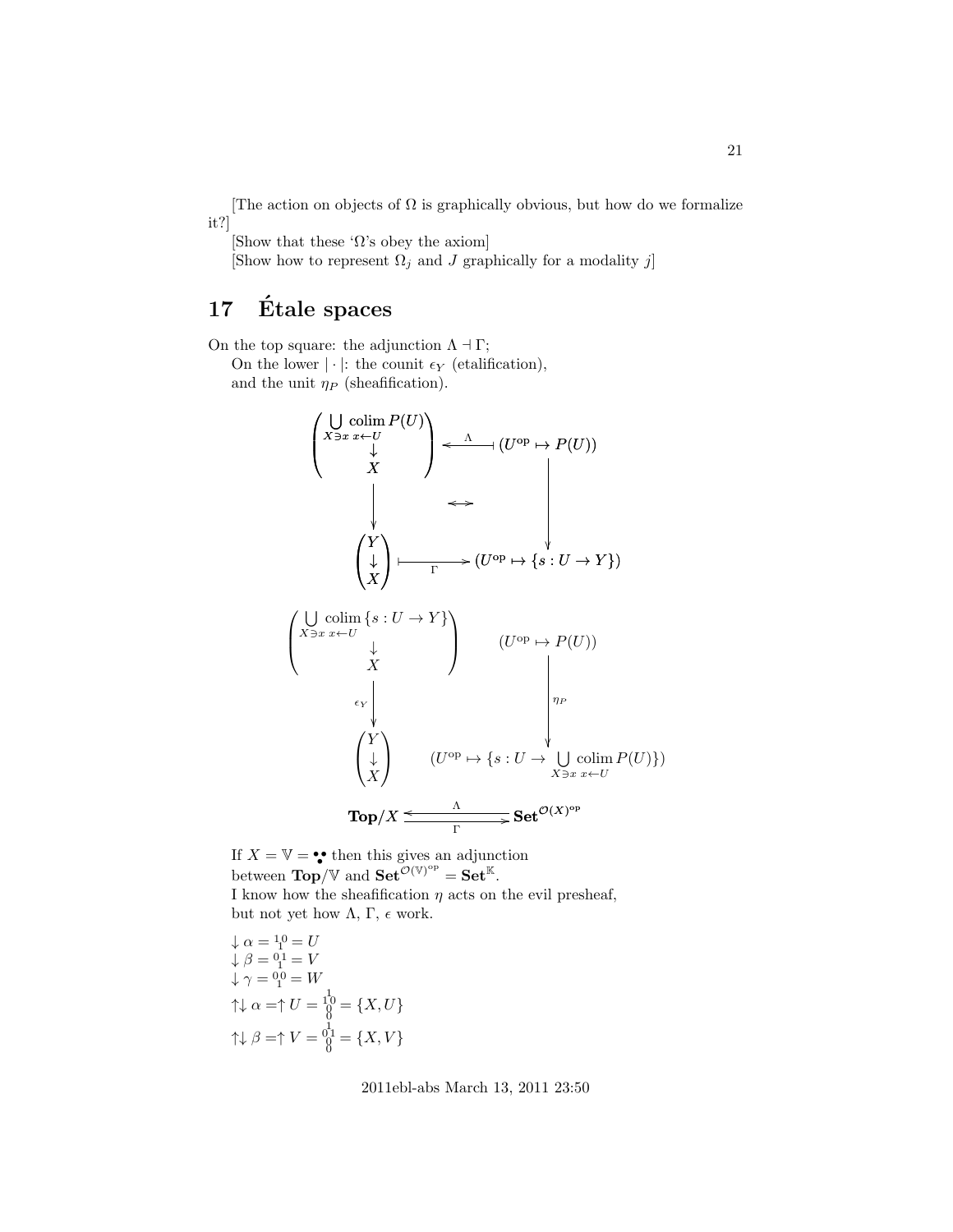$\uparrow \downarrow \gamma = \uparrow W = \frac{1}{0}^1 = \{X, U, V, W\}$  $\text{colim } P(U') = \text{colim } P(U') = \text{colim } P(U') = P(U)$  $\alpha \leftarrow U'$  $(\uparrow\downarrow\alpha)\ni U'$  $(\uparrow U)\ni U'$  $\text{colim } P(U') = \text{colim } P(U') = \text{colim } P(U') = P(V)$  $\beta \leftarrow U'$  $(\uparrow \downarrow \beta) \ni U'$  $(\uparrow\hspace{-0.15cm} V)\!\ni\!U'$  $\text{colim } P(U') = \text{colim } P(U') = \text{colim } P(U') = P(W)$  $\gamma \leftarrow U'$  $(\uparrow \downarrow \gamma) \ni U'$  $(\uparrow W)\ni U'$ 

Note that if  $x \in \mathbb{R}$  then  $\uparrow \downarrow x$  is the filter of neighbourhoods of x, which is not a principal filter; the operation ' $\uparrow \downarrow$ ' cannot be factored as  $\uparrow (\downarrow x)$ .

#### <span id="page-21-2"></span>18 Geometric Morphisms

Every continuous map of

Every continuous map of finite dags induces...

The "anti-discretization" map,  $a:$  $\bullet \bullet \bullet \bullet \bullet$ , is continuous, and it induces a map  $:\mathcal{O}(\bullet,\bullet) \to \mathcal{O}(\bullet,\bullet)$ • • • ) = P( • • • • • • )

## 19 The "right example"

Is there still something that I want to save from this section?

[Byers's] idea of "right example" is very close to the idea of "archetypal model" in  $[Och10]$ , but an underlying theme in  $[Och10]$  is that internal diagrams, downcasing types and archetypal models can be used to formalize the idea of "right example", in two senses: 1) it should be possible to work using a notation that suggests that we are in the archetypal case, and then, by a "dictionary trick", lift our proofs to the general case; 2) ...

Even though sheaves on ZDAGs are much simpler than general sheaves (I will show, in one of the yet-unwritten sections, how the colimits that are used to define spaces of germs can be calculated explicitly on presheaves on ZDAGs), most of "basic sheaf theory" can be defined on sheaves and ZDAGs and then lifted to the general case... However, I still need to define what is "basic sheaf theory" — which definitions and proofs are conatined in it... This is a work in progress!

(Many ideas here came from [\[Sim01\]](#page-22-4))

#### References

- <span id="page-21-0"></span>[Bel88] J. L. Bell. Toposes and Local Set Theories. Number 14 in Oxford Logic Guides. Oxford University Press, 1988.
- <span id="page-21-1"></span>[Bye07] W. Byers. How Mathematicians Think. Princeton, 2007.
- <span id="page-21-3"></span>[Grä11] G. Grätzer. Lattice Theory: Foundation. Birkhäuser, 2011.